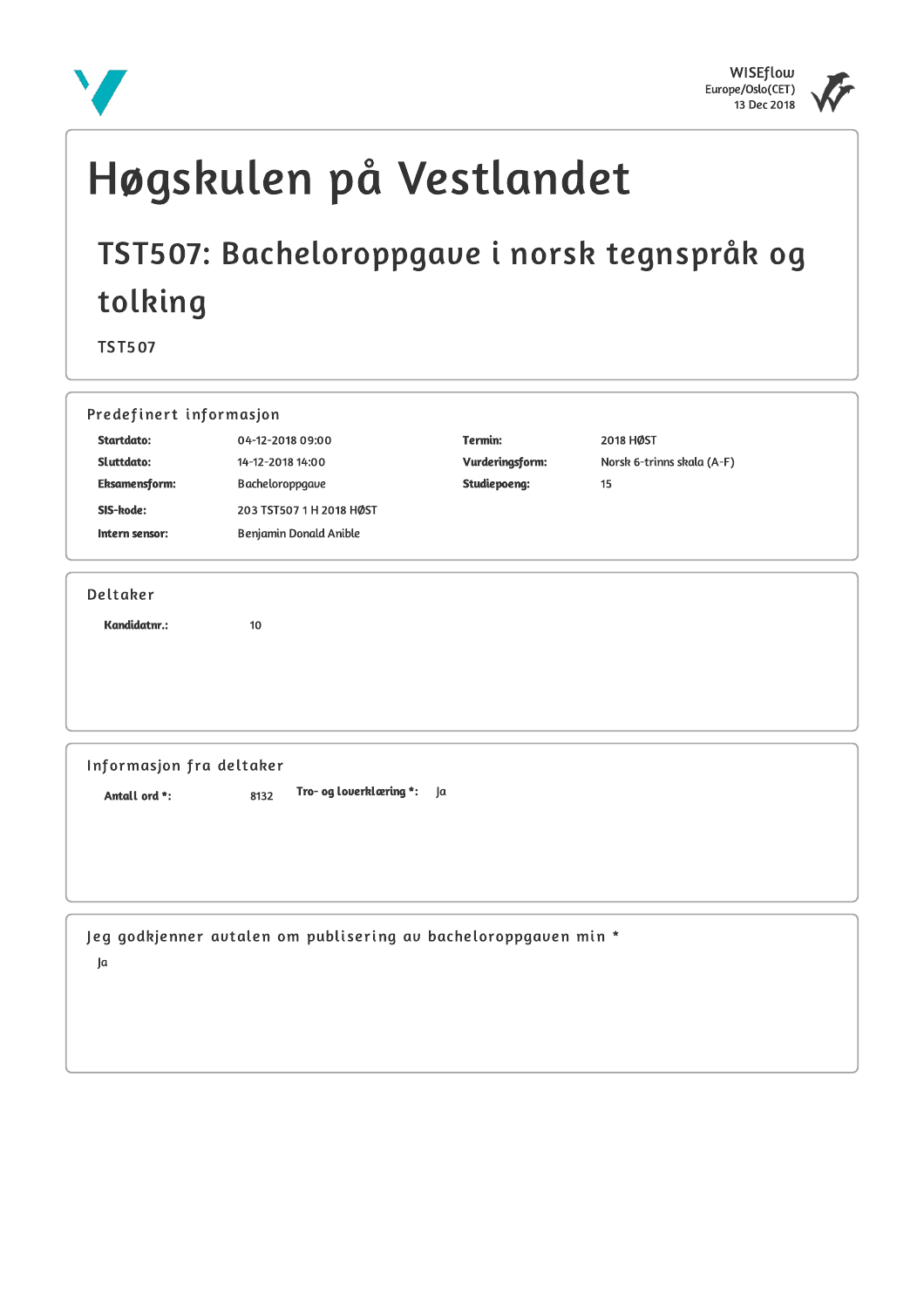

**Western Norway University of Applied Sciences** 

# **BACHELOR'S ASSIGNMENT**

**Comparing handshapes, classifiers and markedness in Norwegian Sign Language and Auslan**

**En sammenlikning av håndformer, proformer, og markedness i Norsk tegnspråk og Auslan**

**Candidate: Kjersti Granlund**

**Word count: 8132**

Bachelor program in Sign language and interpreting, Institute for language, literature, mathematics and interpreting. Supervised by Benjamin Anible. Submitted 13th of December, 2018.

1

I confirm that the work is self-prepared and that references/source references to all sources used in the work are provided, cf. Regulation relating to academic studies and examinations at the Western Norway University of Applied Sciences (HVL), § 10.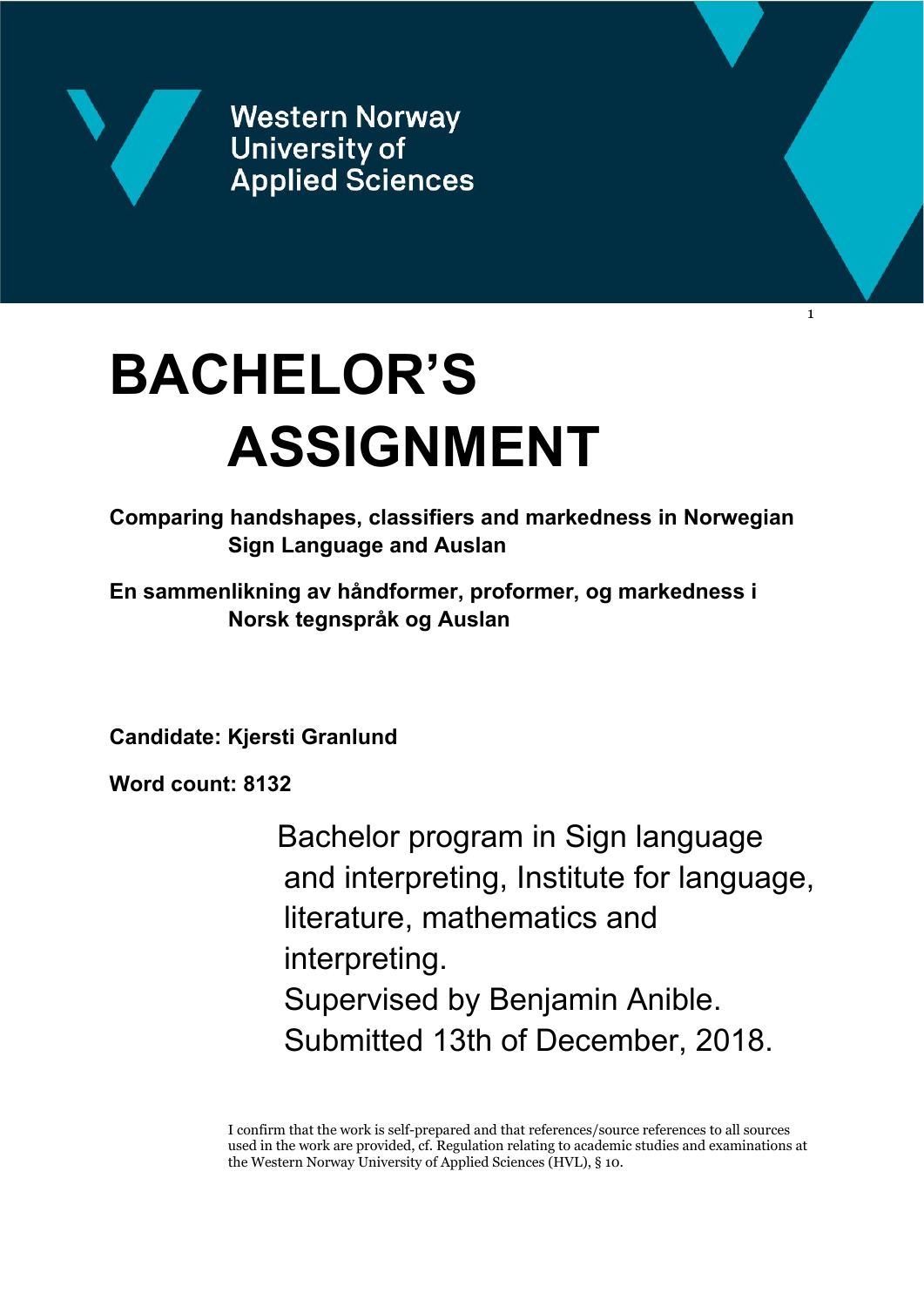# **TABLE OF CONTENTS**

| 1. Introduction                                      | 5              |
|------------------------------------------------------|----------------|
| 2. Literature review and theoretical framework       | 6              |
| Primary Literature                                   | 6              |
| Secondary Literature                                 | 6              |
| Dictionaries                                         | $\overline{7}$ |
| An introduction to sign language phonology           | 7              |
| Markedness                                           | 9              |
| Frozen Signs                                         | 10             |
| Depicting signs - Classifiers and Constructed Action | 11             |
| <b>Constructed Action</b>                            | 11             |
| Classifiers                                          | 11             |
| Entity Classifiers, Handling Classifiers and SaSS    | 12             |
| Video sources                                        | 13             |
| 3. Predictions                                       | 13             |
| Sign types                                           | 13             |
| <b>Duration of Sign Types</b>                        | 14             |
| Classifier types                                     | 14             |
| Handshapes                                           | 14             |
| Markedness                                           | 15             |
| 4. Method                                            | 15             |
| Data collection                                      | 16             |
| Annotating                                           | 16             |
| Sorting the data                                     | 17             |
| Additional analysis                                  | 18             |
| 4. Findings                                          | 19             |
| Sign types                                           | 19             |
| Duration                                             | 20             |
| Handshapes                                           | 21             |
| Commonality in handshapes                            | 21             |
| Handshape distribution                               | 22             |
| Markedness                                           | 23             |
| Classifiers                                          | 23             |
| Classifier markedness                                | 24             |
| Summary of findings                                  | 25             |
| 5. Discussion                                        | 25             |
| High frequency sign types and short duration         | 26             |
| Handshapes                                           | 27             |
| Markedness                                           | 28             |
| Differences in classifier use                        | 29             |
| <b>6. Conclusions</b>                                | 30             |
| 7. Literature                                        | 31             |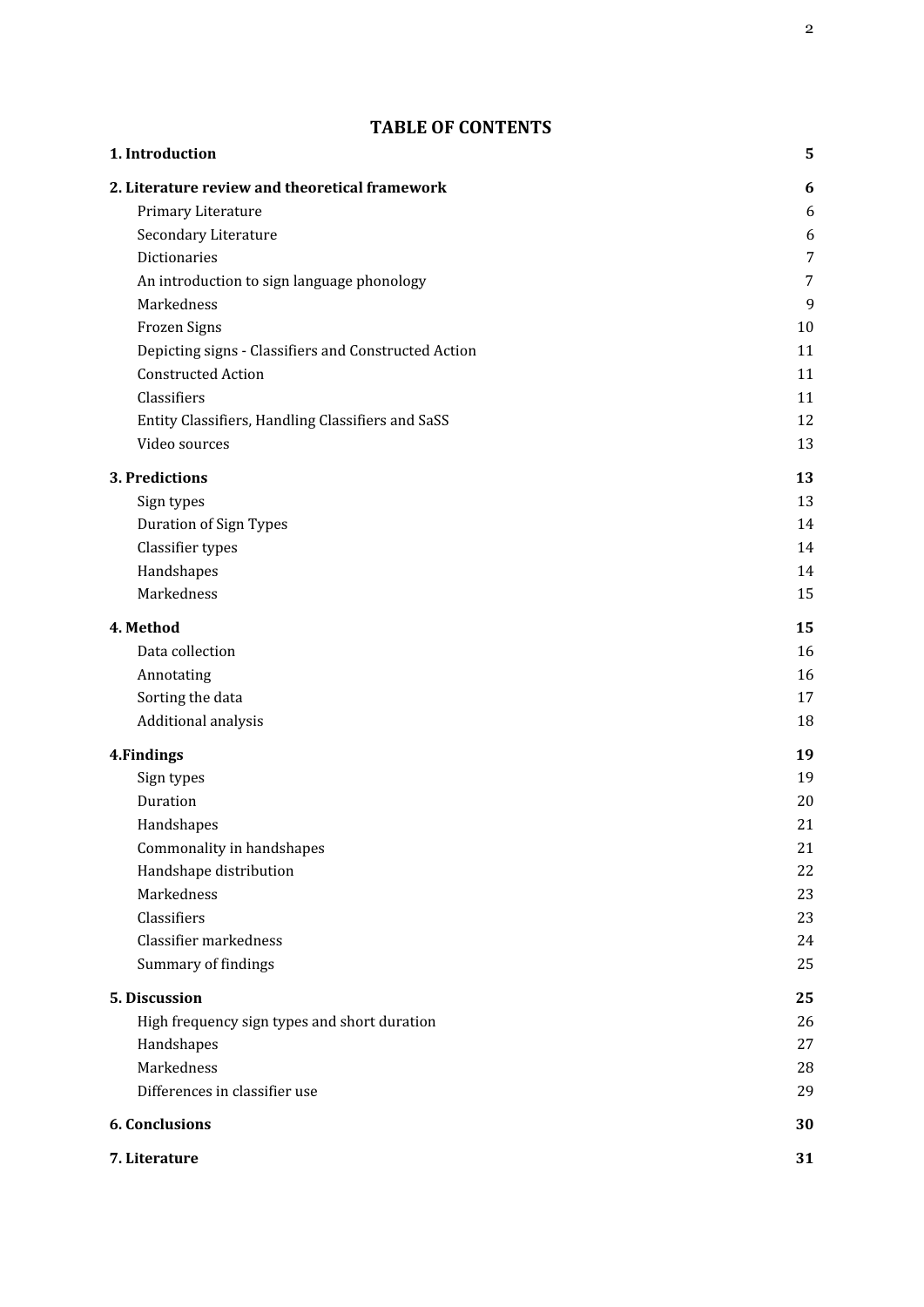#### **Sammendrag**

Denne oppgaven er skrevet innenfor feltet tegnspråk og tolking, som en konklusjon på et treårig utdanningsprogram. Det blir gjennomført en sammenlignende analyse av håndformer, proformer og markedness i to tegnspråk, der det gjennomgås og sammenlignes hvordan disse tre fenomenene opptrer i materialet fra de respektive språkene. Sammenligningsgrunnlaget er lite, og prosjektet skal ikke å fastslå likheter eller forskjeller, men heller antyde muligheten for at forskjeller eksisterer. To videoer der morsmålsbrukere av de respektive språkene forteller en og samme fortelling, hentet fra to uavhengige forskningsprosjekter, annoteres for å danne sammenligningsgrunnlaget. Dataene systematiseres og analyseres i Excel. Det finnes et overlapp i håndformene som brukes i de to språkene, og de aller fleste tegn som opptrer i dette prosjektet innebærer håndformer som er felles for begge språk. Håndformer som er mindre markerte forekommer oftere enn veldig markerte former i begge språk, og det ser ikke ut til å være forskjeller i markedness på tvers av språkene.

Forskningsgrunnlaget for tegnspråklingvistikk vokser, men det er fremdeles mye som ikke er kartlagt. Eventuelle funn må leses som tentative, og som en oppfordring til videre granskning.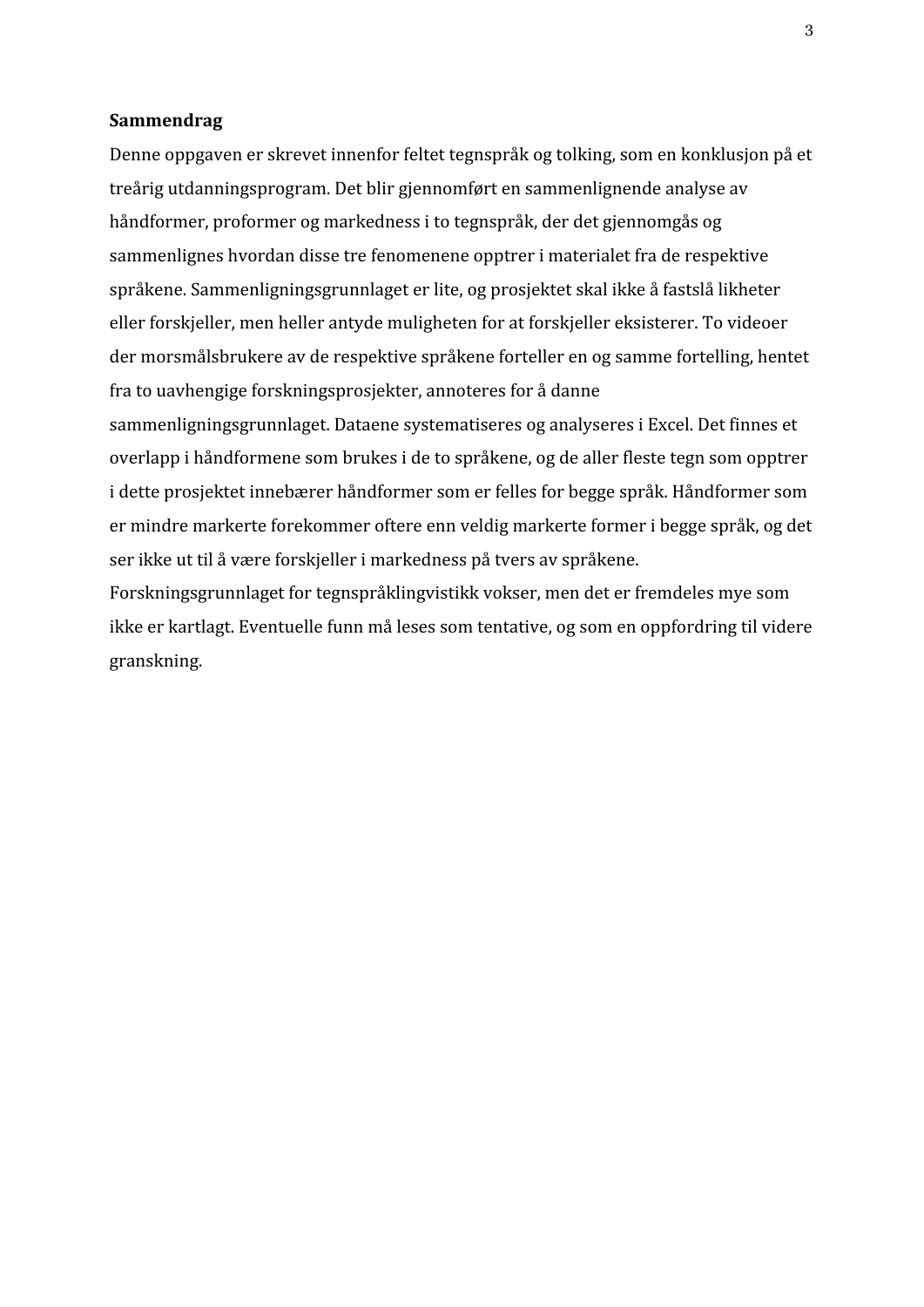#### **Abstract**

This thesis is written within the field of sign language and interpreting, at the end of a three year bachelor's program. It is an analysis of handshapes, classifiers and markedness across two languages, comparing how these three phenomena occur in the respective languages. The material for comparison is small, and the aim of this project is not to assert whether differences or similarities are present, but rather to allude to the fact that differences are possible and should be studied. Two videos involving two native language users telling the same story, originally acquired for two independent research projects, are annotated to create material for comparison. The data is sorted in Excel, and analyzed. There is an overlap in handshapes used in the two languages, and most signs that occur in this material involves handshapes that are common across the two languages. I find that handshapes that are less marked occur more frequently than marked ones in both languages, and there does not seem to be differences in markedness overall. Sign language research is growing, but there are still gaps in our knowledge. Any findings in this project must be interpreted as tentative. This discussion is primarily intended as encouragement for further research.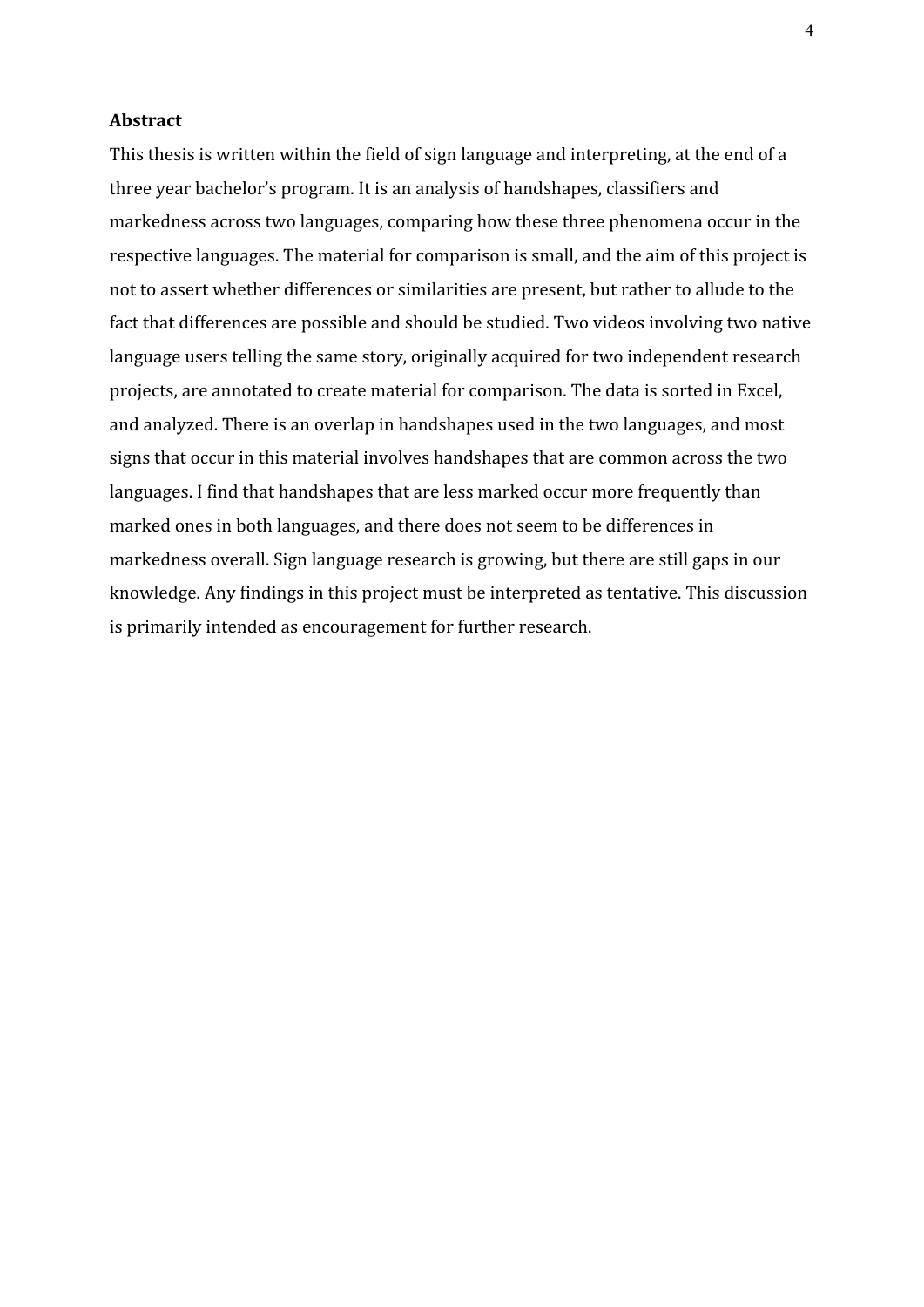# <span id="page-5-0"></span>**1. Introduction**

In my first few years as a student at tertiary level I jumped from program to program, all related to language and linguistics. I looked long and hard for my niche. In 2015 I quit a program in computational linguistics, which was a little too dry a field for me. I had a deaf flatmate at the time, and so more by chance than by choice I landed on a bachelor program in sign language and interpreting to see what it was all about. When I first "discovered" sign language I was baffled. I was baffled because of its visual beauty. I was even more baffled when I didn't know how to apply any of my knowledge of written and spoken languages to a signed language. I had so many questions. Why weren't the linguistics of signed languages covered in any of my classes? Surely if there were no sounds, a signed language could not have phonemes. Could sign language (which at the time looked to me like graceful waving and pointing) be divided into grammatical units at all? I was so intrigued by the thought of a soundless language. I got over the initial shock and today I am well on my way to becoming a sign language interpreter. Interpreting between two languages requires proficiency in much more than just the linguistics, like deep cultural understanding and an ethical framework that's not always straight forward. Most of my initial questions about signed languages have already been answered by linguists in the past century. That notwithstanding, I am writing my thesis with a linguistic approach to sign language. I do this because it seems worthwhile as a future scholar of sign language and interpreting to try my hand and add my research to the growing stack of academic research on signed languages. Signed languages are still understudied. There are still things we don't know, and looking into a foreign language might teach us something about the one we already know.

This thesis is in the field of sign language linguistics. I have chosen to do a comparative analysis of the linguistic unit of handshapes, and a phenomenon that occurs in all documented sign languages, namely the use of classifiers. I am familiar with how classifiers are used in Norwegian Sign Language ([NTS), where they are dubbed "proformer". I compare a native NTS speaker's use of handshapes and classifiers to those of a native speaker of Australian Sign Language (Auslan). I have acquired video material involving native language use in the two different sign languages, where two research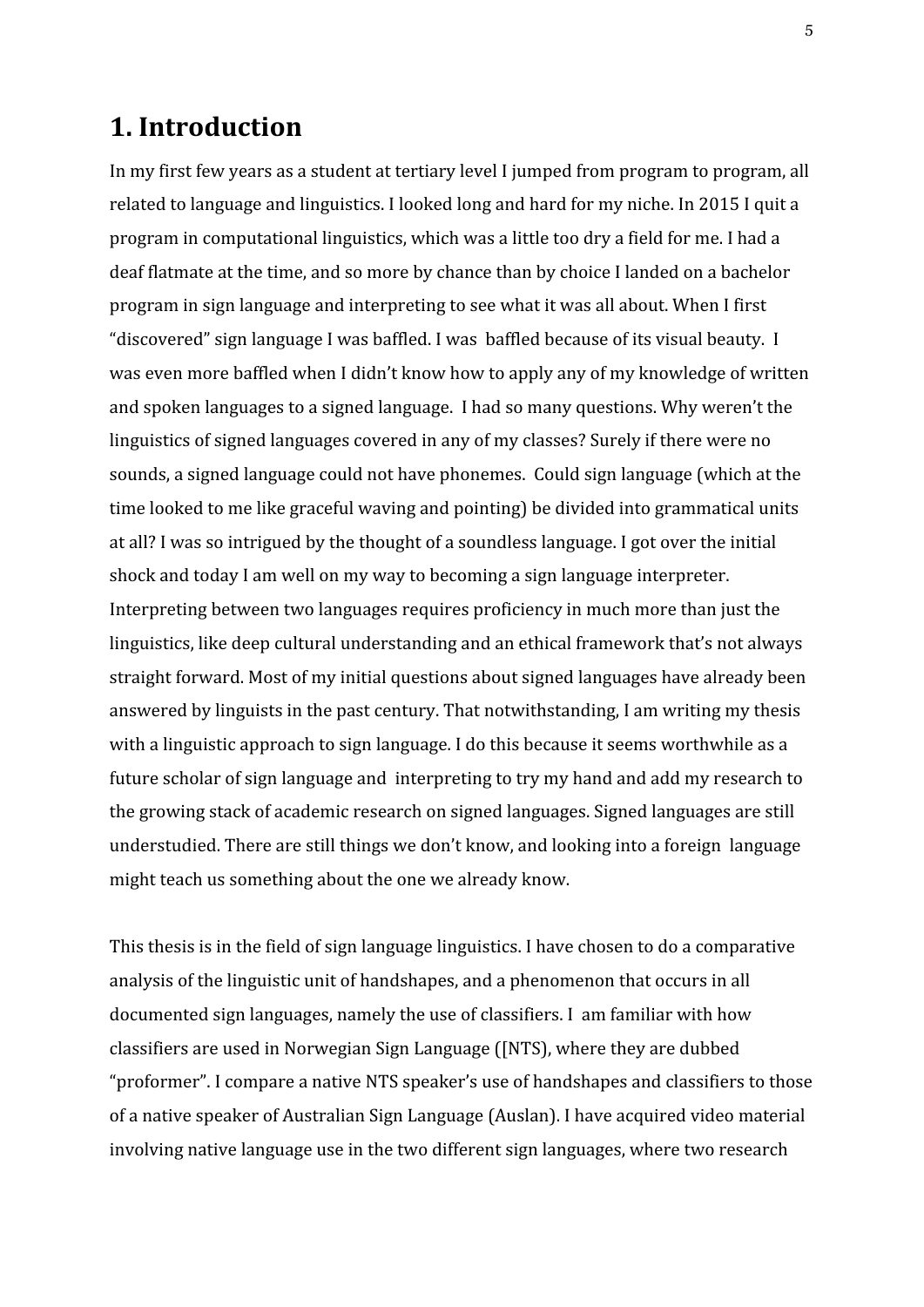participants are given a story to recite in their own words. I analyze how handshapes and classifiers are used in the two languages when reciting identical stories, and see what this reveals in terms of similarities and or differences.

# <span id="page-6-0"></span>**2. Literature review and theoretical framework**

The purpose of this section is to present the theoretical framework and relevant literature for this project. All analysis and subsequent discussion will build upon this framework.

# <span id="page-6-1"></span>**Primary Literature**

There is a considerable amount of literature written about the workings of signed languages. I have chosen three books to serve as my primary literature on sign language linguistics. One is specific to NTS, *Se Mitt Språk* (Mosand, 1996). One is specific to Auslan, *Australian Sign Language - an introduction to sign language linguistics* (Johnston & Schembri, 2007). Both of these books are thorough in their descriptions of the respective languages. To my knowledge they represent the most complete descriptions of the two languages yet. However they do not always use the same definitions, and they do not overlap completely in regard to what phenomena they describe. For reference and to fill any gaps I also use *Sign Language and Linguistic Universals* (Sandler & Lillo-Martin, 2006*).* This book provides a broad, international perspective on the linguistics of signed languages in general. The research and articles of Pamela Perniss, PhD and Senior Lecturer in Linguistics at the University of Brighton, provides invaluable insight. One of her articles were especially helpful, concerning how make use of annotation software to create and extract language data *(Orfanidou, Woll, Morgan, 2015:55).*

### <span id="page-6-2"></span>**Secondary Literature**

In addition to the literature mentioned above, I use a basic introductory book on Linguistics, *Innføring i Lingvistikk (Endresen & Simonsen, 2000),* an introduction to statistics called *Statistics Without Tears - An Introduction for Non-Mathematicians*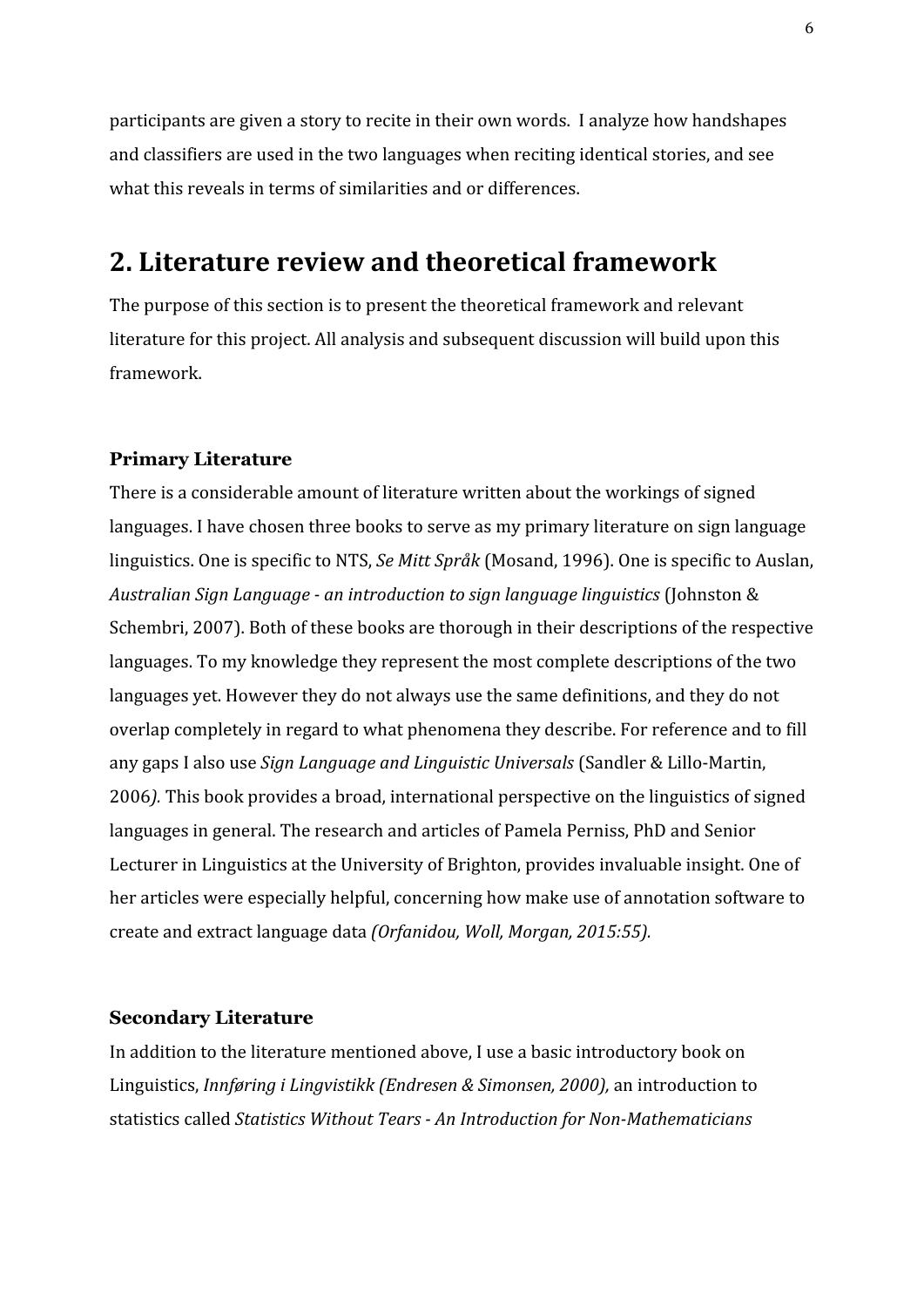*(*Rowntree, 1981*),* and a book about method and academic writing, *Metode og Oppgaveskriving (*Dalland, 2017*).*

# <span id="page-7-0"></span>**Dictionaries**

I use three online sign dictionaries to verify my glossings. I use Tegnordbok, an NTS dictionary developed by the Norwegian Directorate for Education and Training (Statped, 2003), to verify NTS signs. To verify Auslan signs, I use the online Auslan dictionary developed by Trevor Johnston, Auslan Signbank (Johnston, 2014). Because Auslan and British Sign Language (BSL) share a close history, they have been found to have some similarity in their lexicons (Johnston & Schembri, 2007:60). If a sign is missing from the Auslan Signbank I use the SignBSL dictionary to look for a match. SignBSL's entries are sourced from over 16 different sources including several British universities (Mitchel, 2013).

# <span id="page-7-1"></span>**An introduction to sign language phonology**

In human languages, speakers create meaning by organizing small, meaningless units into meaningful expressions. In spoken languages, one of the smallest units that can distinguish words from one another are the distinct sounds we use to make them, called *phonemes* (Endresen & Simonsen, 2000:212). Like spoken utterances, signed ones can be broken down into smaller units as well. Johnston & Schembri(2007:86) and Mosand (1998:82-83) agree on this: A sign consists of both *manual* and *non-manual* parts; meaning that naturally the hands are involved, but so are other parts of the body. The non-manual parts involve facial expression, shoulder and body movement among other things, but for this project I am interested in manual elements only. I am interested in the hands. In some signs the hands plays a more minor role. For instance, in signs like SCOTLAND in British Sign Language, the shoulder and arm are the primary articulators, and the handshape is secondary.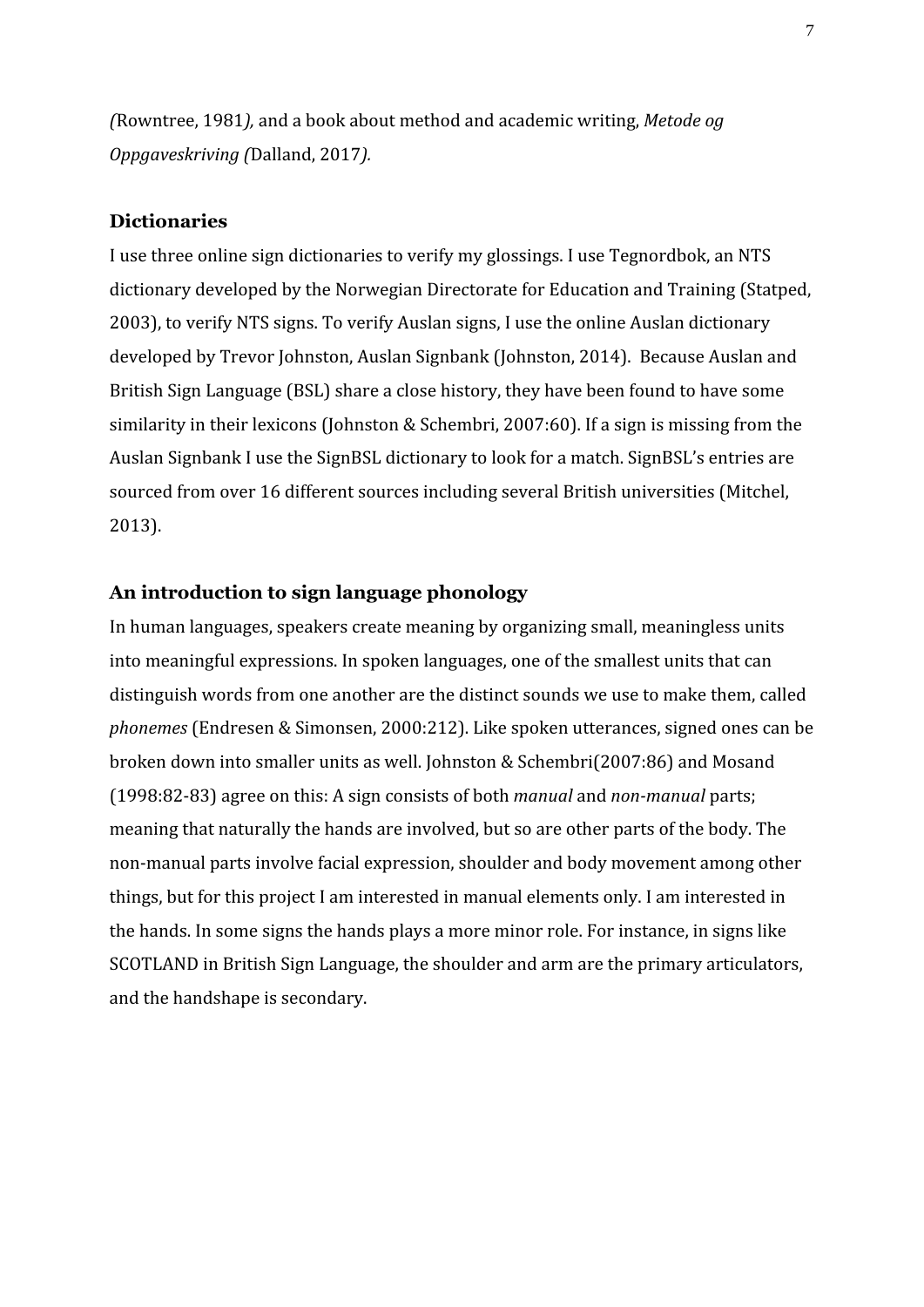

# **Figure 1. Illustration of the sign SCOTLAND, from BSL online dictionary (british-sign.co.uk).**

In the majority of signs however, the hands will be the primary articulator. The manual parts of a sign can be divided into four main features: *handshape, hand movement, hand location* and *palm orientation* (Johnston & Schembri, 2007:86-89). In this project I focus on handshapes. A sign's handshape literally refers the arrangement of the fingers and hands when producing a sign. A spoken language does not use an unlimited number of speech sounds, but rather a defined set, the size and inventory of which will vary depending on the language in question (Endresen & Simonsen, 2000:212). Similarly, signed languages tend to use a defined set of handshapes, the size and inventory of which will vary depending on the language in question (Johnston & Schembri, 2007:100). Mosand points out this variance in handshape inventory, but does not specify which handshapes that definitely occur in NTS (Mosand, 1996:82). This set of handshapes are considered native to the language, and additional handshapes occuring only in loanwords for example would be considered non-native. When signs are adopted from other languages the handshapes are often modified slightly to match the native handshapes better. Both Auslan and NTS have borrowed signs from American Sign Language (ASL) for instance. Some handshapes are so similar that they can be used interchangeably without changing the perceived meaning of a sign, making them *allophones*. Allophones are alternative realizations of the same phoneme (Johnston & Schembri,2007:87). The handshapes for the letters A and international S are sometimes considered two such allophones, despite different positions of the thumb.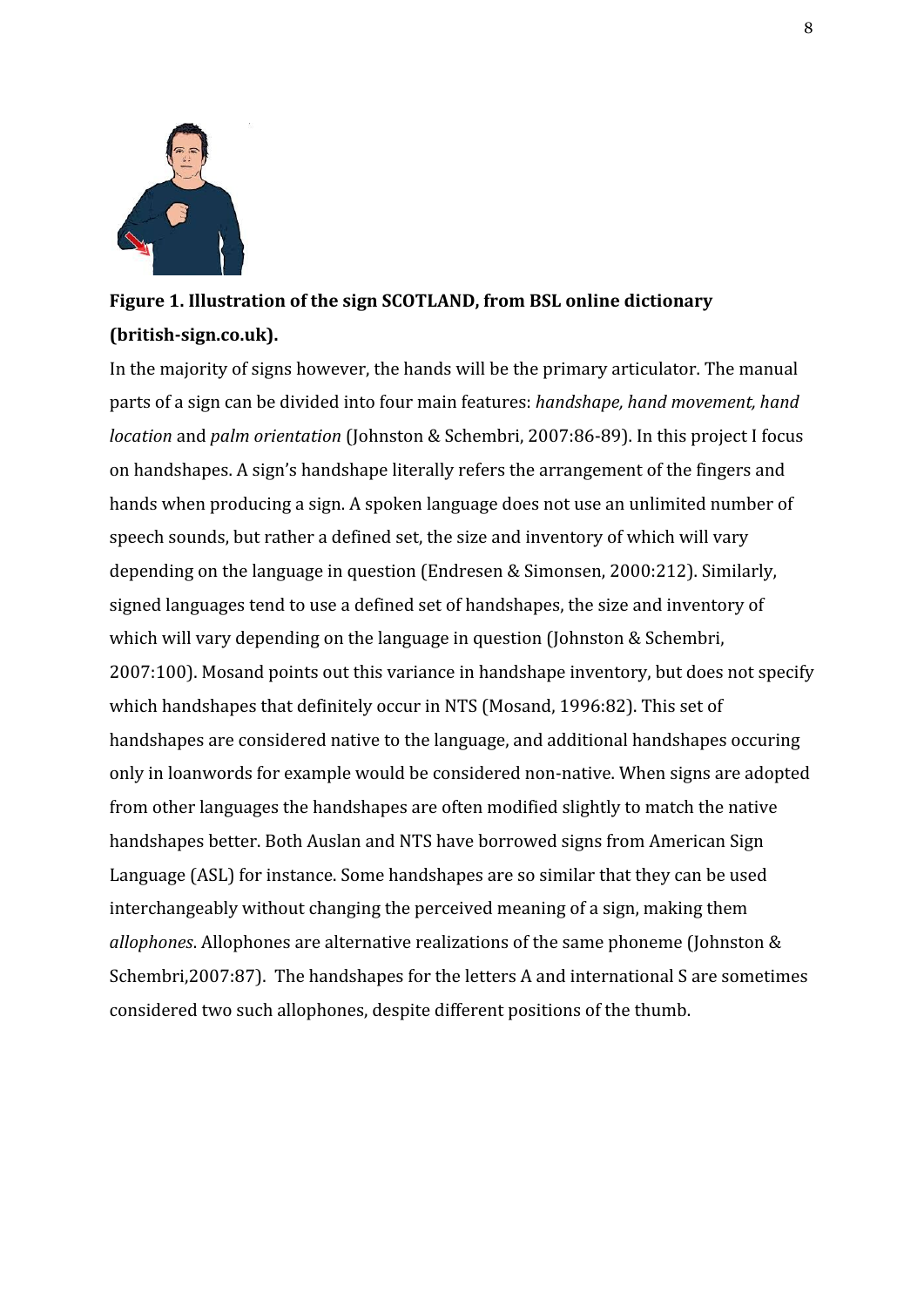

# **Figure.2 two allophonic handshapes, A and S. Handshape illustrations from Lifeprint.com (Vicars, 1997).**

To be able to talk about handshapes, we must identify them and name them. Accurate phonemic description can get quite complex, depending on the level of detail involved. Handshapes can be meticulously analyzed by which muscles are used and how, but for identifying and counting them they just need to be assigned names. The convention is to assign names based on existing systems like hand alphabets and numeric systems. Johnston and Schembri have a catalogue of handshapes that occur in Auslan. It is this system I have used when assigning handshape names, with any additional handshapes that are not covered by their catalogue being named intuitively as an extension of their system, with names from numbers and letters (Johnston & Schembri, 2007:89). Some signs involve more than one handshape. Some signs are produced with both hands, in this case the handshapes can either be identical or different (Johnston & Schembri, 2007:84). Johnston and Schembri also note that signs can involve a change from one handshape to another, so called *internal* change (2007:92). I will not be looking into internal change.

### <span id="page-9-0"></span>**Markedness**

Handshapes can be further categorized by their features. The term *markedness* in linguistics sometimes refers to how complex a form is in contrast to other forms. High markedness tells us something about how complex or unusual that form is. It was theorized by Roman Jakobson, an originator of markedness theory, that there are certain properties that we can look at to determine markedness (Jakobson(1968), cited in Sandler & Lillo-Martin, 2006:160). For instance forms that are less marked tend to occur frequently, be frequent across languages, and be easier to produce than more marked forms. Marked handshapes should then be more complex and less frequent than unmarked ones. Some models, like the one used by Sandler(1996) have ways to count how many features are active in a hand configuration, in essence trying to measure how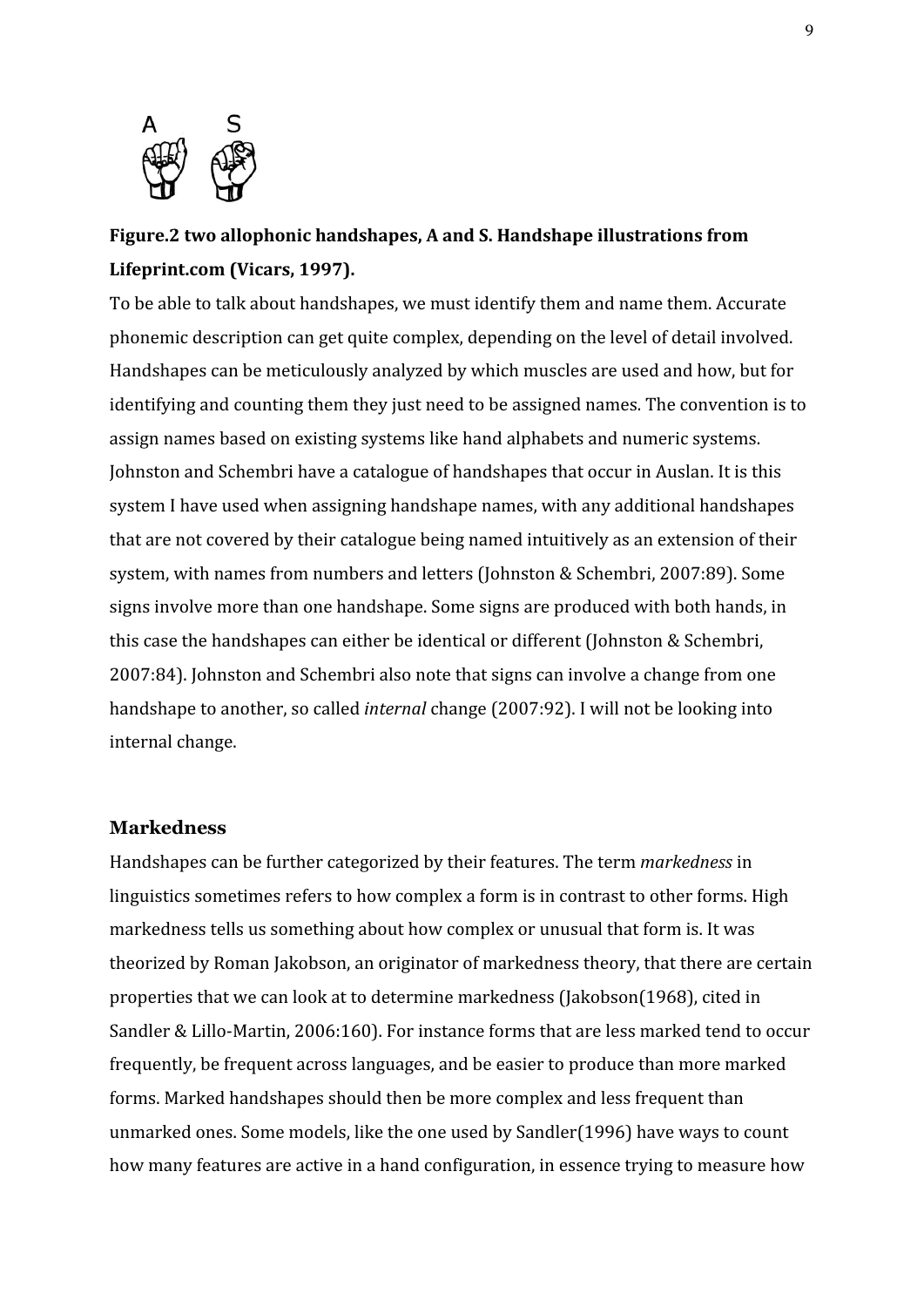hard that handshape is to produce(Sandler,1996, cited in Sandler & Lillo-Martin,2006:163). I will keep it simpler, and try to decide upon which handshapes are definitely unmarked and consider the rest marked. Sandler gives a set of four handshapes, and argues that they are definitively unmarked based on their high frequency and use. She lists the handshapes S, 5, 1 and O (2006:16). Johnston and Schembri references Robin Battison(1978) and lists seven handshapes as unmarked, 1, 6, S, B, 5, bC and O, pointing out that these handshapes occur in over 60% of signs, and occur the most in combination with other handshapes in two handed signs (2007: 106). I use Johnston and Schembri's set of handshapes because it is larger, I think they fit the conditions because I know the three additions 6, B and bC occur frequently in NTS, which is one of the common features of unmarkedness. It is these seven handshapes I have categorized as unmarked in my subsequent analysis, with all other handshapes being marked.



**Figure 3. The unmarked handshapes, ltr. 1, 5, 6, S, B, bC, O. From tegnbanken.no (Statped).**

# **The lexicon of sign language**

All human languages have a vast, theoretical list of meaningful words that are used and known by its speakers. This list is known as its *lexicon*. In sign language, different kinds of signs are grouped together in this lexicon, depending on their features. For my project I have classified all signs into three sign type categories, *Frozen signs*, *Classifier signs* and *Constructed Action.*

# <span id="page-10-0"></span>**Frozen Signs**

Words that most speakers use or are familiar with, are considered part of the frozen or core lexicon (Battison & Padden, 2001, cited in Johnston & Schembri, 2007:157). These forms one can definitely expect to find in a dictionary. I have briefly mentioned the different morphological features of a sign, handshape, movement, location, etc. In most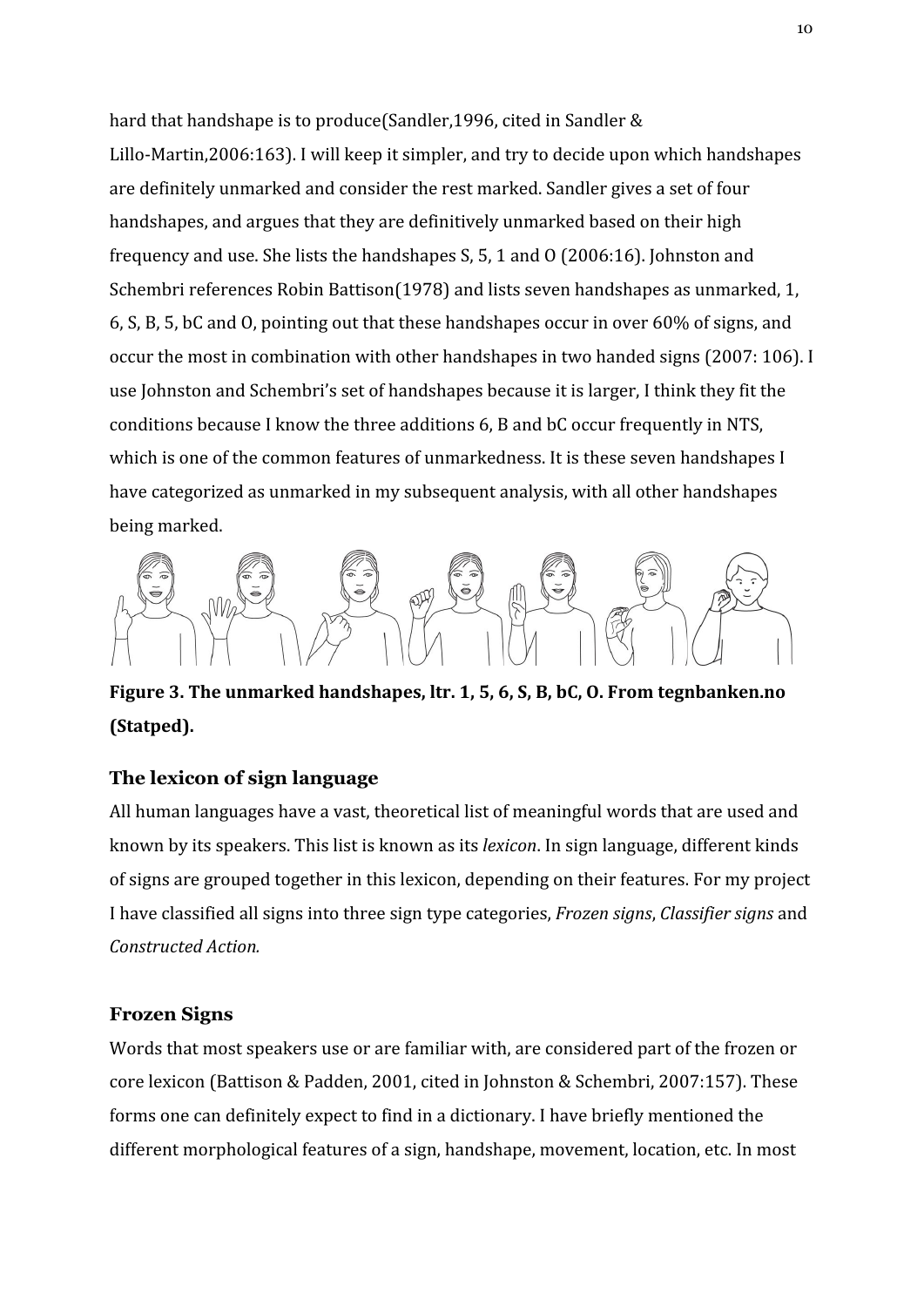core lexical signs, all of these features are fixed, or frozen, meaning that if just one feature changes it becomes a different sign (Johnston & Schembri, 2007:159). It also means that the individual features create a specific meaning only when combined, and the features do not represent that meaning on their own (Sandler & Lillo-Martin, 2006:77). The term "frozen" sign appears in both Sandler and Lillo-Martin's (2006:97) and in Johnston and Schembri's (2007:163) discussions on lexicons as a contrast to the more productive *depicting signs*. I use the term *frozen signs* to refer to this type of sign throughout my project.

# <span id="page-11-0"></span>**Depicting signs - Classifiers and Constructed Action**

Some signs are only partly specified, meaning that some features of it can change freely without it becoming a different sign. These signs are actively created by the signer, with perhaps endless variations available to the speaker. Johnston & Schembri note that in *depicting signs* the individual features (handshape, movement etc.) often have their own inherent meaning. The term "depicting signs" is used about several different types of signs, as it is an umbrella term for signs where the signer depicts some sort of action happening. For the purpose of this project, I am interested in two distinctions of depicting signs, namely *classifiers* and *constructed action.*

### <span id="page-11-1"></span>**Constructed Action**

Constructed Action (CA) is a form of depicting where the signer reenacts the actions of something or someone other than the signer using their entire body. Mosand does not cover Constructed action. In Danish sign language literature it is sometimes referred to as "role shift", although it is also said that role shift can occur with all types of signs (Engberg-Pedersen, 1998:145). What distinguishes Constructed Action from Frozen signs is that all the features of a CA sign, i.e handshape, movement etc., can be freely changed to convey the intended meaning, allowing the signer to depict how someone moves and feels in great detail. The term Constructed Action appears in Johnston and Schembri (2007:173), and it is this term I have used throughout my project.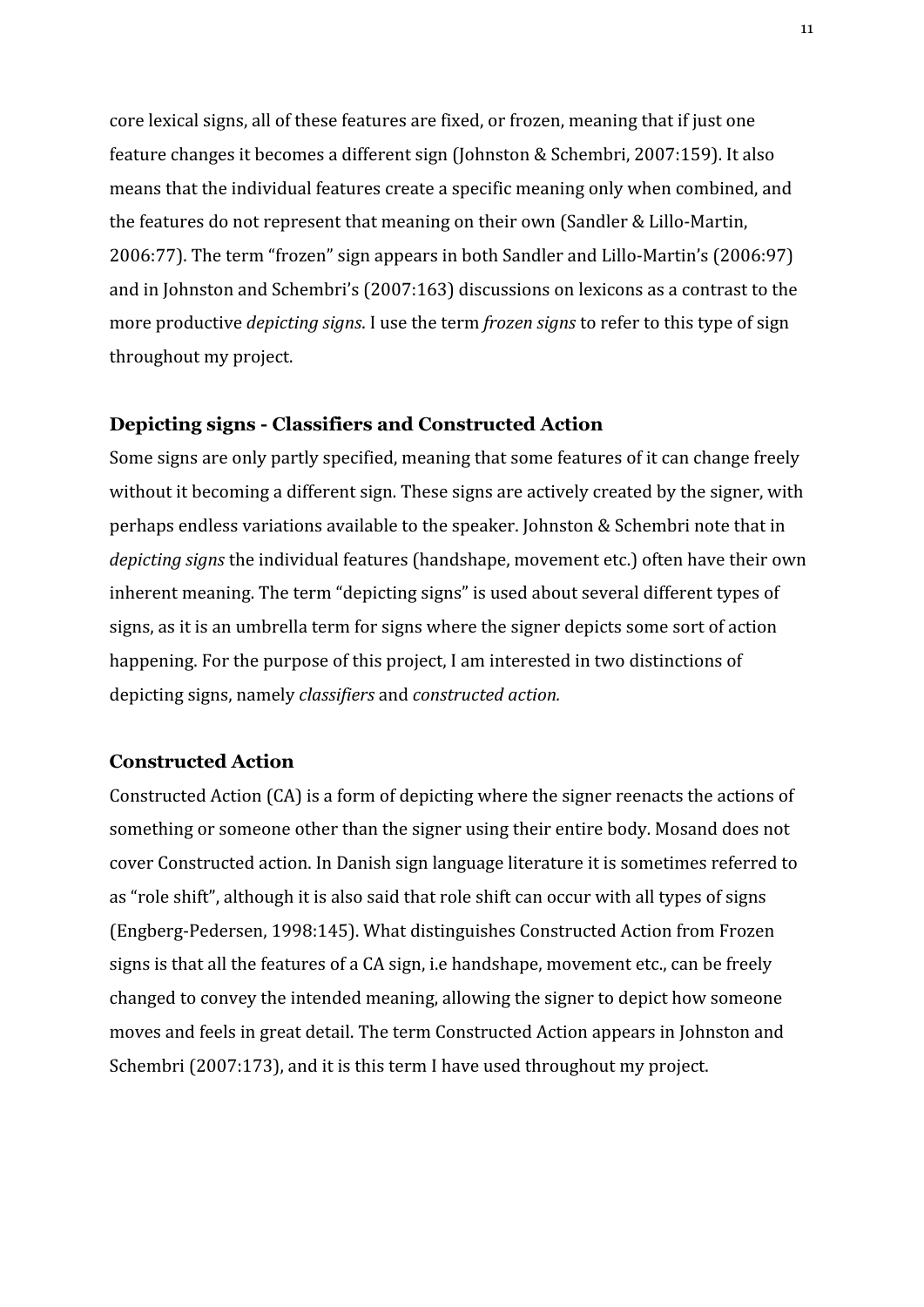# <span id="page-12-0"></span>**Classifiers**

The use of classifiers is the use of categorized handshapes to represent nouns, like objects or people. In Frozen signs, the different features (handshape, movement etc) don't normally have inherent meaning before being combined into signs. Classifier handshapes however are able to carry meaning on their own. The movement, and location of classifier signs are not fixed, but can be combined in endless ways, creating different meanings (Johnston & Schembri, 2007:117). The handshape B in NTS for instance, can refer to a car, or any other flat thing. The movement and location of this handshape could produce different meanings like CL:B-CAR-STOPPING, where the hand would be brought to a halt, and CL:B-CAR-TURNING-LEFT, where the hand would curve to the left. The handshape cannot be changed and still be understood to refer to a car, as there are norms within a language about which handshapes can represent what (Mosand, 2000:115). The movement and location are modifiable however, and can be changed to show anything from spatial relation, physical characteristics, to movement, speed etc. Both hands can use a classifier each, enabling the signer to express the relation of two different referents to each other as well. Signs involving classifier handshapes have many names. Johnston and Schembri use the term *depicting verbs* (2007:163), and Mosand mentions the term *polysynthetic signs* coined by the Swedish Lars Wallin (Mosand, 1996:106). I have decided to refer to signs involving classifiers simply as "classifier signs" in this project.

#### <span id="page-12-1"></span>**Entity Classifiers, Handling Classifiers and SaSS**

Johnston and Schembri, and Sandler and Lillo-Martin group different classifier signs together, using the same three categories. Their grouping is based on how they are used grammatically and what they represent when used, and it is this same grouping I use in my project. <sup>1</sup> They group classifier signs into three main categories: *Entity classifiers*, *Handling Classifiers* and *Size and Shape Specifiers (SaSS)(*Johnston & Schembri, 2007*:168-170).* Entity Classifiers are classifier signs where the handshape directly represents, and often resembles, the shape of an object or part of an object. The B handshape representing a car in the last section is an example of an entity classifier. An

<sup>&</sup>lt;sup>1</sup> I have also seen NTS lecture material group classifier handshapes by what they depict, i.e handling, shapes and outlines, people, limbs (legs, eyes etc.), resulting in more categories. *Lecture in 2015 at the Western Norway University for Applied Sciences.*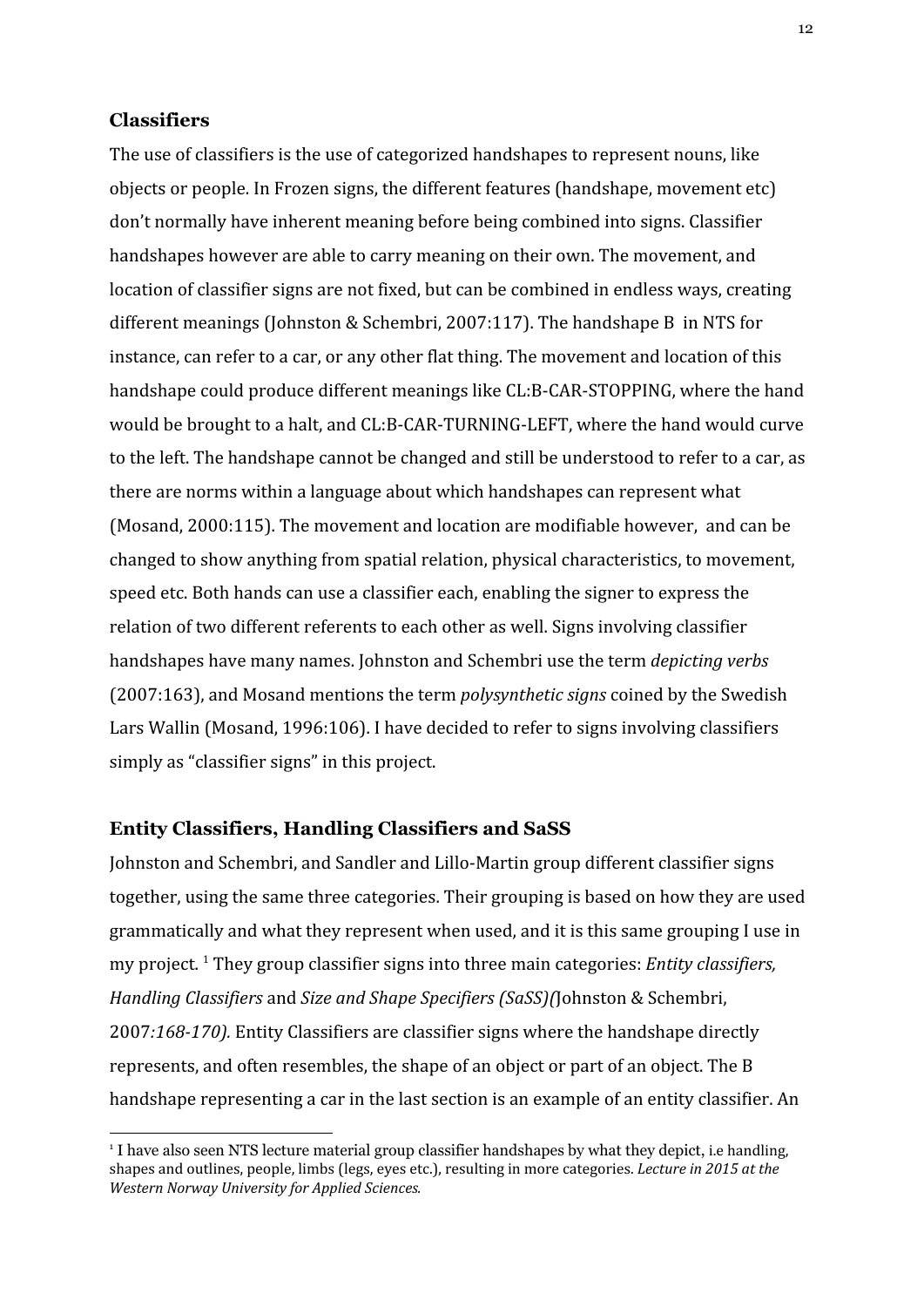entity classifier can refer to a whole object, body parts, groups of objects, and even the amount or volume of something (Johnston and Schembri, 2007:168). Handling classifiers imitate how hands or other body parts interact with or handle an object. They can show holding, touching or using objects by assuming different handshapes that would be realistically used to do it (Johnston and Schembri, 2007:169). How one would hold a key is different from how one would hold a glass for instance, and would be represented with different handshapes. Size and Shape Specifiers use classifier handshapes to illustrate an object's size and shape, either by tracing the shape or by using the shape of the hands with the hands held still (Johnston and Schembri, 2007:169).

#### <span id="page-13-0"></span>**Video sources**

The video material comes from two independent research projects on Auslan (Johnston, 2008), and NTS (Halvorsen, 2012), where a non-verbal story was used to elicit their data. The participants I compare are both telling the same, monological story, "Frog, Where are You?". It is ideal that they tell the same story, with the same referents and events, as it makes the data more comparable. As I have no prior proficiency in Auslan, knowing beforehand what story is being told makes the work of understanding and transcribing the Auslan rendition considerably easier.

# <span id="page-13-1"></span>3. Predictions

As no project comparing these two languages has been done before, there should be no difference assumed between Auslan and NTS until proven otherwise. The null hypothesis for this project is that there are no significant differences in how sign types, classifier types and handshape markedness happens in the two languages when two users are directly compared. Based on assertions from my primary literature I have some predictions about what I will find when analyzing the data, before comparison.

### <span id="page-13-2"></span>**Sign types**

As Johnston and Schembri(2007:157) describe the core lexicon as consisting of frozen signs**,** I expect the frozen signs to be most frequent. I expect this to be true for both languages. No literature I have concludes whether Classifier signs or Constructed action is more frequent. Classifier constructions are frequently discussed, and are pointed to as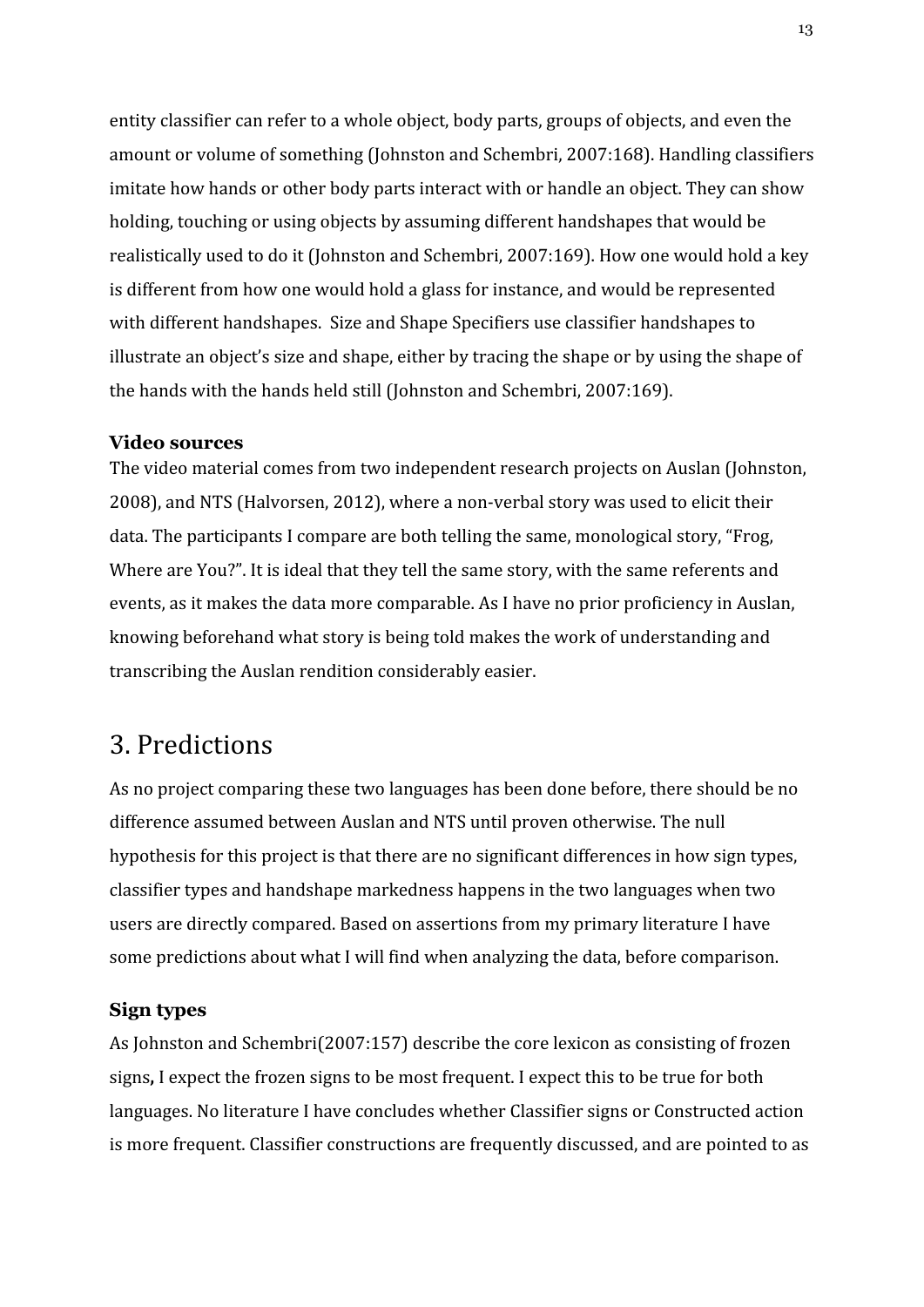the origin of many frozen signs (Sandler & Lillo-Martin, 2006:87). Constructed Action is mentioned significantly less in all the literature I use. I tentatively assume Classifier construction will be more frequent than Constructed Action.

# <span id="page-14-0"></span>**Duration of Sign Types**

I know from experience that sign duration can vary greatly depending on the sign produced. I assume that depicting signs like Classifier signs and Constructed action take longer than frozen signs to produce because they often contain more meanings than a frozen sign. They can even span several sentences, and take several words to translate into spoken language (see the example in the paragraph on Classifiers). Furthermore, several linguists have noted that forms that occur frequently in a language show a tendency to shorten over time, resulting in faster production (Gahl, 2008). For these two reasons I expect the frozen signs to have a shorter average duration than Classifier signs and Constructed Action. I make no predictions as to which of the Depicting sign types take longer to produce.

### <span id="page-14-1"></span>**Classifier types**

I know nothing about which classifier types occur more frequently Sandler and Lillo-Martin use Ted Supalla's representations from his research on classifier constructions to illustrate different handshapes belonging to the three classifier categories (Supalla, 1982, cited in Sandler & Lillo-Martin, 2006:78). They point out that SaSS classifiers seem to have a larger set of possible handshapes, and entity seems to have the smallest set of possible handshapes. I tentatively assume that the classifier type that has the least possible variations in handshape, assumed to be entity classifiers, is also the type used the most frequently. In terms of the longest duration, entity classifiers seem like the most likely candidate because they are often used to express longer strings of events, involving whole entities and not just part of them or the shape of them like handling and SaSS classifiers (Sandler & Lillo-Martin, 2006:87).

### <span id="page-14-2"></span>**Handshapes**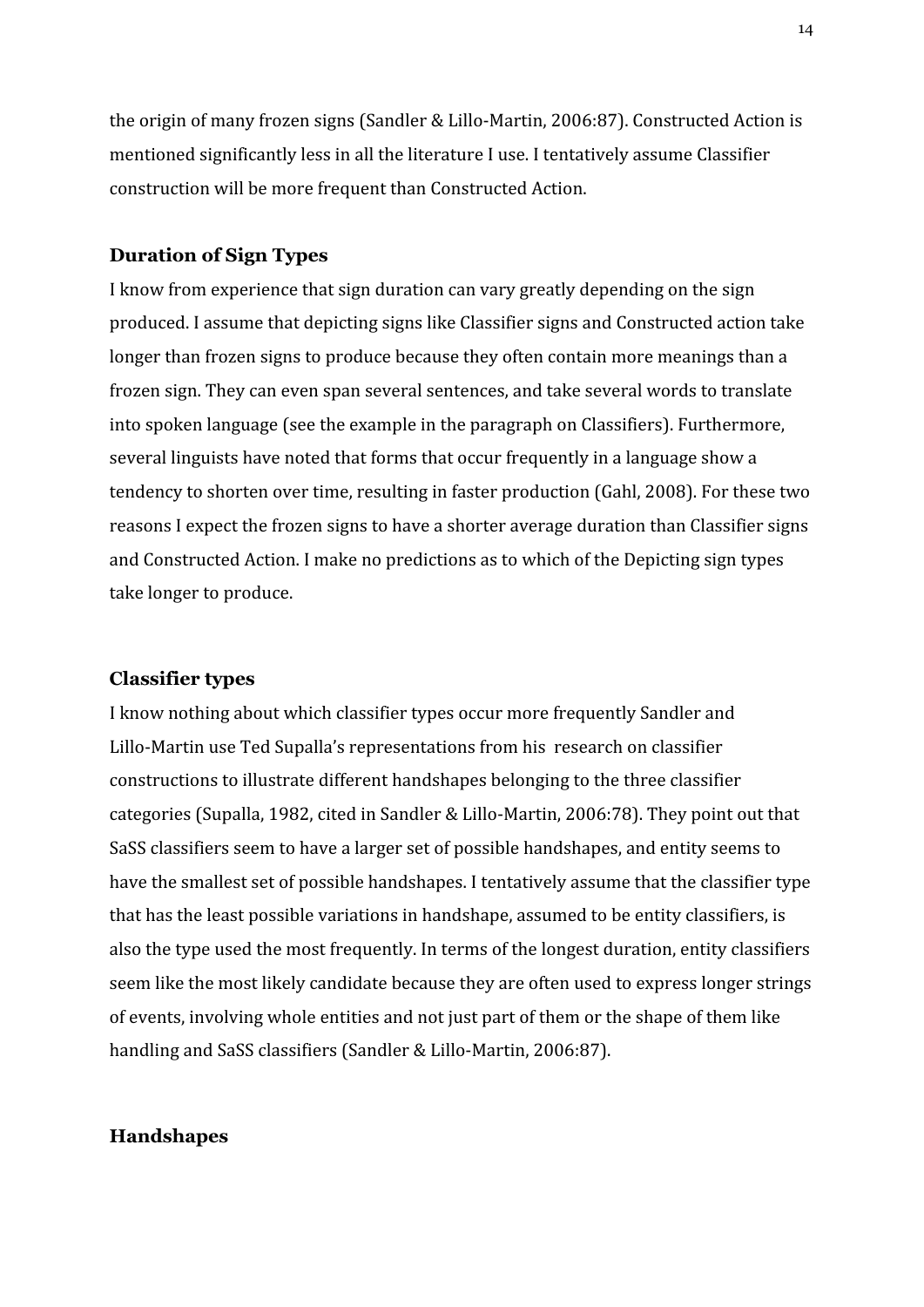Looking at Johnston and Schembri's chapter 4 on phonology, I find several points that lead me to make some basic assumptions about what I will find regarding handshapes. We know handshapes can have inherent meaning in classifier signs, but generally do not in frozen signs. It is then natural to assume that the set of handshapes used in classifier constructions will differ in some way from the set of handshapes used in frozen signs, because their selection is less arbitrary (Johnston & Schembri, 2007:87). Further, Johnston found in 1989 that just four handshapes are involved in over 50 percent of all signs in the Auslan dictionary at the time. The data for this project being a only couple minutes of storytelling, it can not be directly compared to a dictionary that seeks to represent all of language use. Still, I do expect some handshapes to be very frequent and some to be very infrequent in this material, similar to what Johnston found when looking at a much bigger data set.

# <span id="page-15-0"></span>**Markedness**

We know from the literature review that there are few unmarked handshapes and many marked ones. Despite their low number, the unmarked handshapes can be assumed to occur more frequently compared to marked ones. We know classifier signs use a subset of handshapes that are not chosen arbitrarily, but can be consciously chosen based on their resemblance of objects and creatures . I expect to find higher rate of marked handshapes with classifier signs compared to all signs.

# <span id="page-15-1"></span>4. Method

To compare two instances of language use, I use a quantitative method. I collect numerical data from the two video files, and measure differences in order to do a comparative analysis of the two data sets. Ideally all tests performed in this project should be performed on a larger data sample. With only two participants, all similarities and differences found could be put down to personal style, environmental factors, social factors or just about anything else. It cannot be proven through this project that there are definite similarities or differences in how AUSLAN and NTS are used. However, we assume that in being native speakers the two participants are representative enough of their respective language groups that they can be compared to each other. As no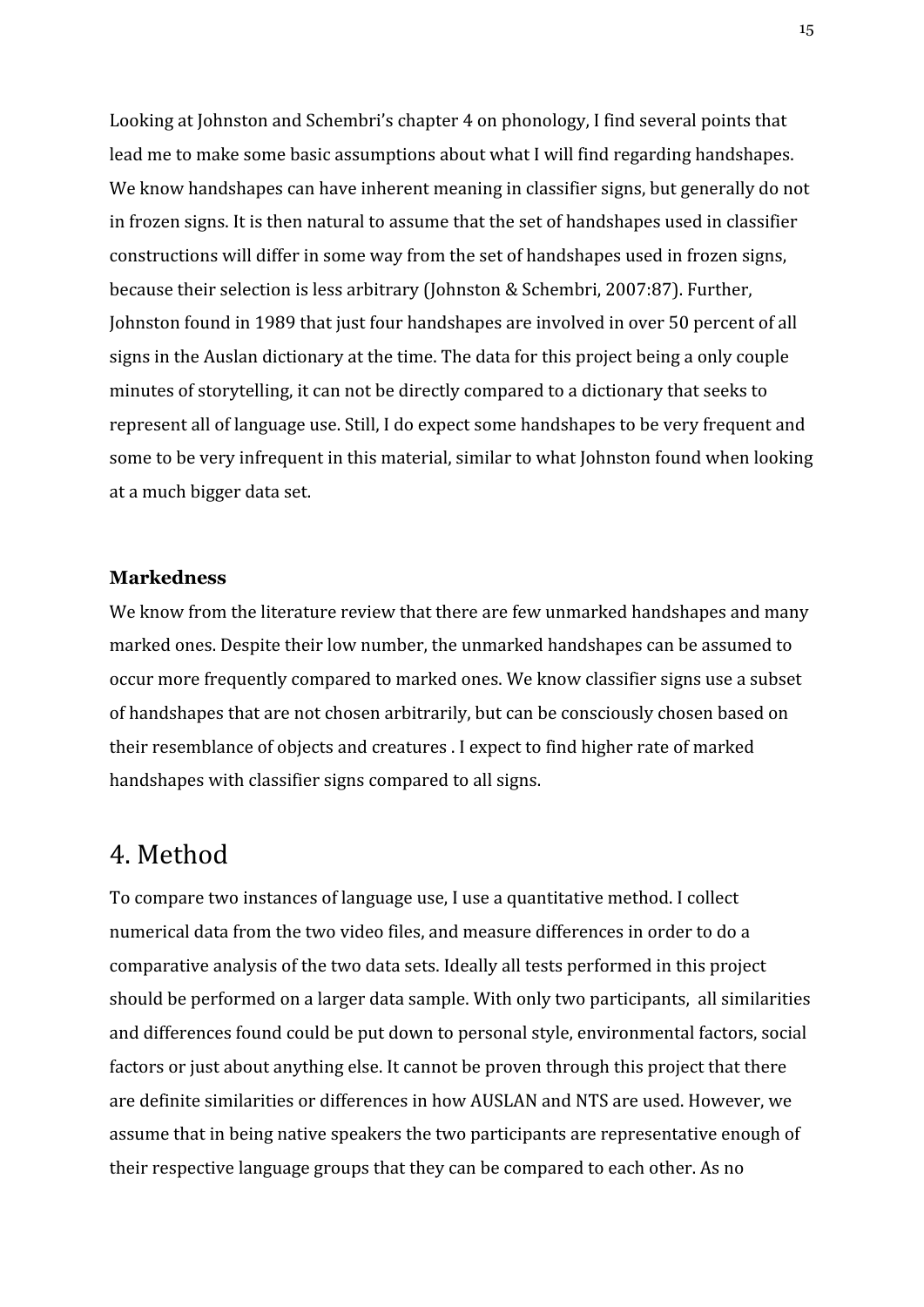previous comparison has been done involving these two languages and these focal points, my project can offer a new perspective that might inspire further research.

# <span id="page-16-0"></span>**Data collection**

The data is collected by manipulating pre-existing video material. I use a multimedia annotator called ELAN to elicit data from the two video files separately. The software is free, and continues to be updated and improved upon in newer versions. ELAN has been used to annotate and analyze signed language before, and was said to be very suitable for this purpose at a conference for sign language corpuses in the Nordics at The University of Stockholm in 2006 (Halvorsen, 2012:132). The ELAN software is very suitable for my project because it allows for annotating multiple parameters at once using *tiers*. I add four separate tiers for english translation, sign glosses, and handshapes for the right and left hand, in addition to one tier for unidentified sequences. Using these tiers I can attach several layers of textual information to sequences of the video. This information can later be exported into a spreadsheet like Excel as interlinear text, to be sorted and analyzed.



**Figure 4. ELAN annotation with five tiers.**

# <span id="page-16-1"></span>**Annotating**

With only four tiers, annotating 1 minute of the NTS material took approximately 4 hours. Annotating the Auslan material took significantly longer, as more time was spent double checking what was said, and consulting dictionaries and language learning material for verification. Annotating all the material using ELAN took approximately 60 hours. For the glossing tier I use a simplified version of the conventions for sign notation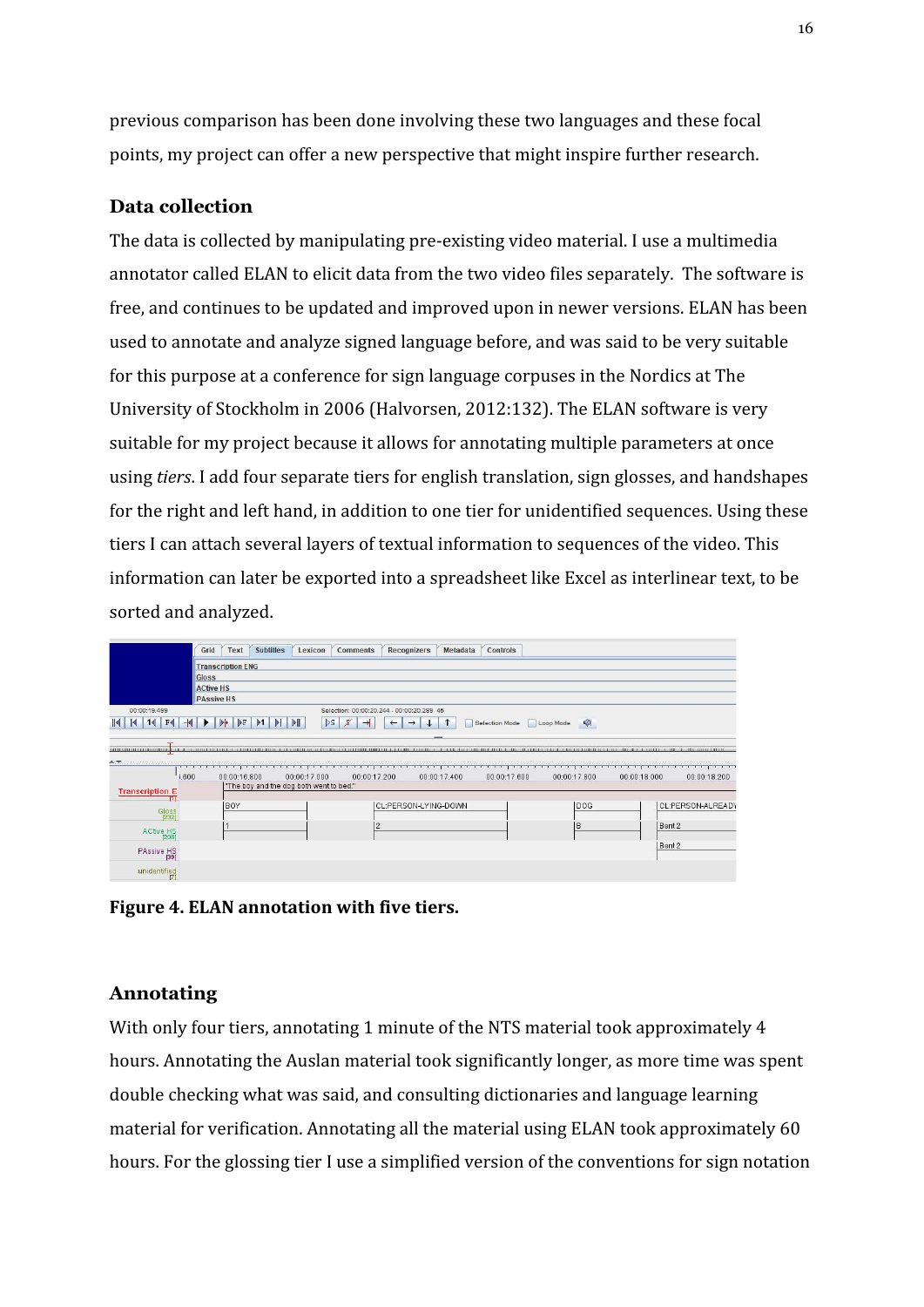found in Johnston & Schembri(2007:xiv). A frozen sign is glossed with its most commonly associated translation, often the one found in a dictionary, written in capital letters. A classifier construction is written CL, followed by a description of what is depicted in capital letters. A constructed action is written CA, followed by a description of what is depicted in capital letters. Handshapes are referred to by names found in Johnston & Schembri's handshape table in their chapter on phonology (2007:89). The glossing of a sign begins at the nearest video frame where the sign's handshape is fully formed, but to no more detail than 50ms. The annotation ends when the sign loses its location, which often means from the moment the hands starts to "drop" from holding a sign. In cases where signs follow each other so rapidly that the beginning distinction cannot be made, the annotations start at the moment the prior annotation ends.

# <span id="page-17-0"></span>**Sorting the data**

Before any data is analyzed I start out with a list of information I want to elicit from the data:

- How the different sign types are distributed, both within and across the languages.
- What the average duration of the different sign types is.
- How the different classifier types are distributed, both within and across the languages.
- Which handshapes occur in both languages, and whether any are unique to either language.
- Which handshapes occur in classifier signs in both languages.
- Which handshapes occur most frequently within both languages, and whether they are the same across the languages.
- What proportion of all handshapes are marked vs unmarked.
- What proportion of classifier handshapes are marked vs. unmarked.

The data collected from annotation is exported to an Excel spreadsheet. This raw data contains information from every tier. All time codes, annotation durations, translations, glosses and handshapes, and unidentified sequences are found in this spreadsheet. Initially, I remove all translations and unidentified sequences, as these will not be used to compare anything in this project. In cases where signs involve internal change of handshape, this was annotated in ELAN with a comma between the two handshapes. I decide to ignore internal change, so when I sort the data material in Excel, I count the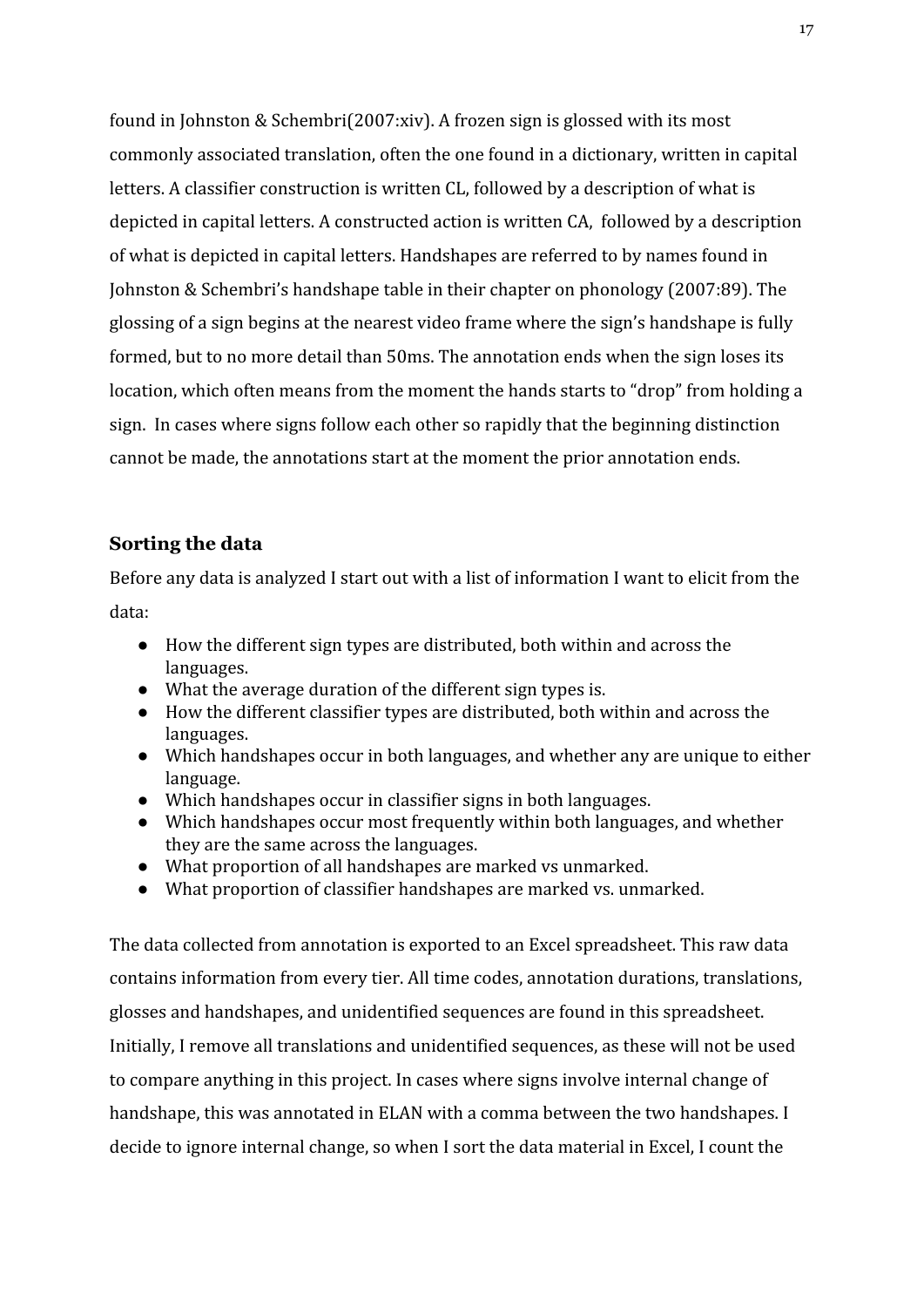first occurring handshape only, and ignore the second handshape in order to reduce every sign to one handshape for easier counting and comparison. This means that some handshapes are left out of the analysis all together, and it cannot be ruled out that the results may have been affected by this. Because this omission is applied consistently across both languages, it is reasonable to assume that the results are still comparable. There is currently no evidence to suggest that Auslan and NTS use internal change differently. I classify sign types manually because the way this feature was annotated in ELAN didn't allow for a quicker, safer option. This could have been annotated with an extra tier in ELAN before exporting the text. To assign markedness or unmarkedness to handshapes, I use inbuilt conditional functions like "=if" with several conditions. To be able to test for differences in the average duration of each sign and classifier type, I create sorted copies of the data, where I sort it by categories such as sign type and classifier type. To count the frequency of the different sign types, classifier types, handshapes and handshape markedness, I use Excel's counting functions. I look into the handshapes used in all signs, and the handshapes used with classifiers specifically. I calculate how many handshapes occur within each language, and across the languages, and how these are distributed. I find the 5 most frequently used handshapes within each language, and calculate how much of the whole they represent. I also compare the two sets of handshapes for markedness. To illustrate my findings I choose to show tables when discussing numerical information, and bar graphs to illustrate trends. I use Excel's inbuilt options to create the graphs that illustrate my findings. To test my findings, I use Excel's inbuilt t-test function to compare sets of averages, like average durations for instance, and an external chi-square table to compare sets of frequencies, like the frequencies of marked versus unmarked handshapes. All of the procedures above are applied once for the NTS data set, and once for the Auslan data set to find trends and key points within each language. After obtaining all my information about each language separately, I compared these findings side by side and performed statistical tests to look for significance in the results.

# <span id="page-18-0"></span>**Additional analysis**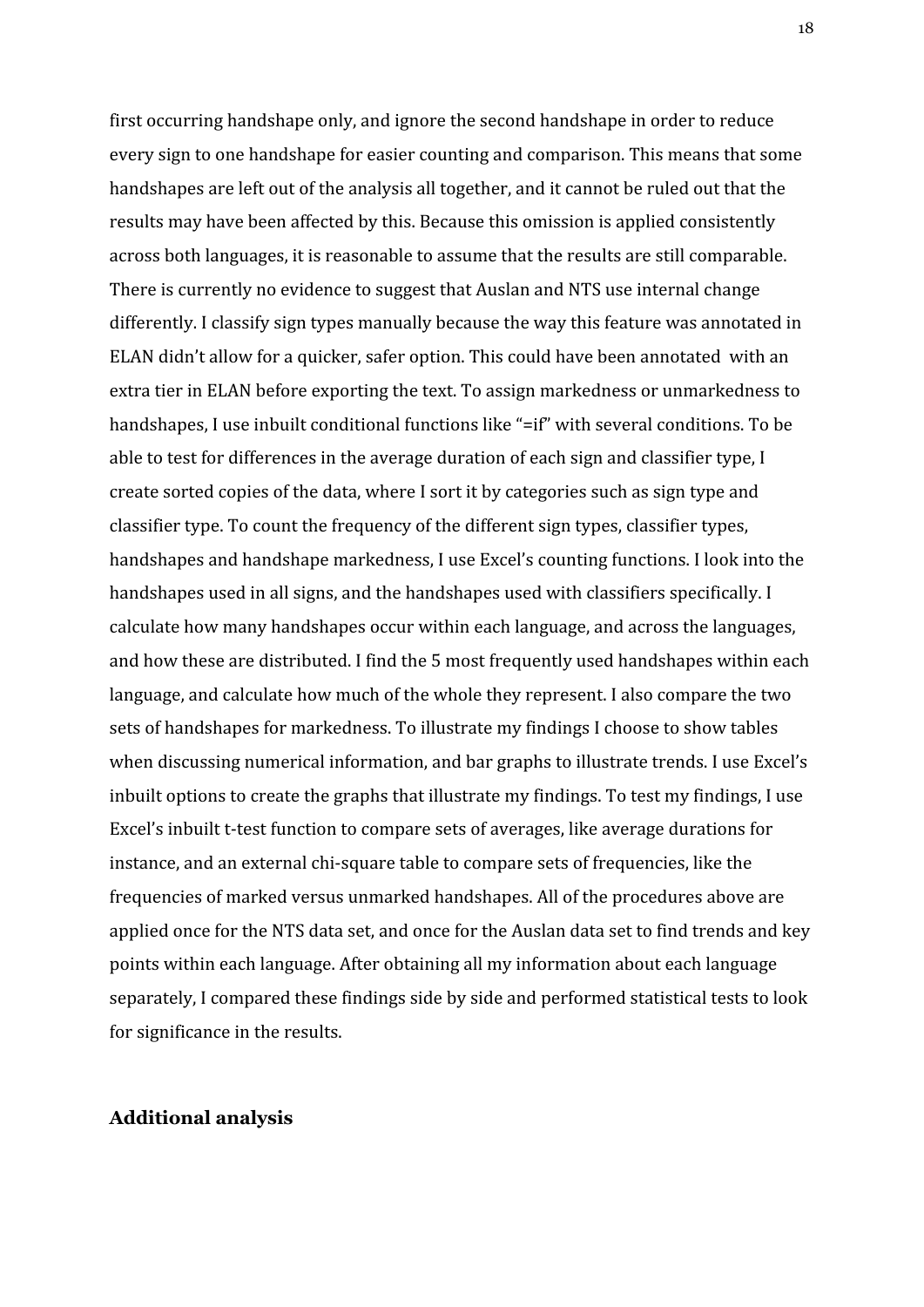After analyzing sign types and their frequency, new questions arose leading me to add further analysis to the project. I decided to look into a sample of the story, to see if I could find an action packed sequence that could illustrate how the two signers choose sign types differently. I looked at the part of the story where the dog falls out of the window. I isolated the signs involved in telling this, starting from the moment the dog leans on the window and ending with the boy picking him up off the ground. Coincidentally, both signers tell this part of the story using the same number of signs(14 signs). I use the same procedure as earlier to count sign types and illustrate them with a graph.



**Figure 5. NTS to the left and Auslan to the right. The NTS participant uses a handling classifier to depict the dogs paws falling off the window sill. The Auslan participant uses an entity classifier to show the whole body of the dog falling to the ground.**

# <span id="page-19-0"></span>4.Findings

# <span id="page-19-1"></span>**Sign types**

Analyzing the sign type distribution shows that the most frequently occuring sign type in both languages is frozen signs(F), followed by classifier signs(CL), and constructed action(CA) being the least frequent, see figure below for the average distribution.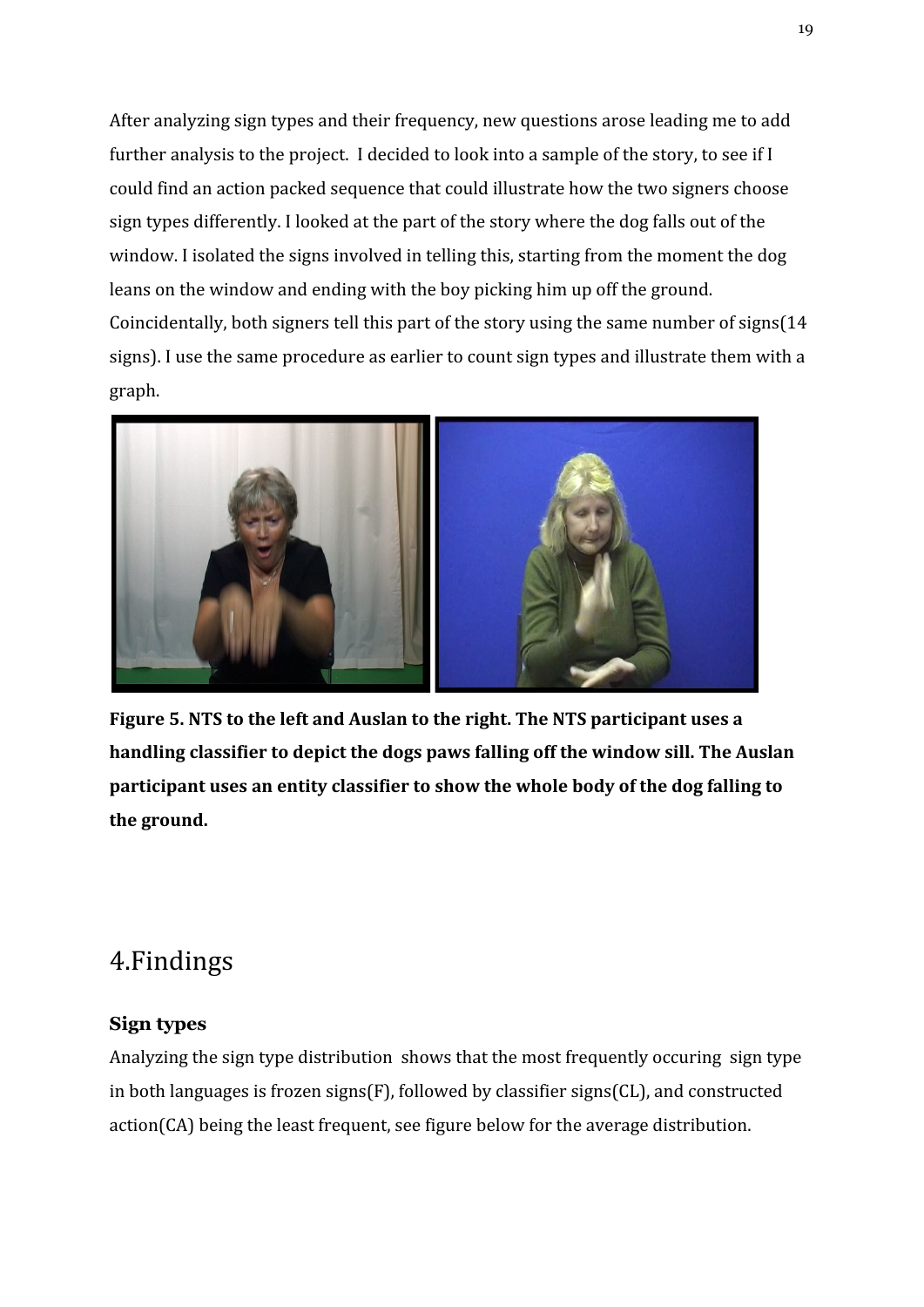

# Average Sign type distribution

# **Figure 6. Average sign type distribution across the languages.**

While this distribution pattern appears in both languages, Classifier signs occur more often in Auslan (42%) compared to NTS (32%). A chi-square test was performed to examine the relation between language and sign type, yielding a p-value of p=0.002. There is a difference in sign type distribution and language. Classifiers are more likely to occur in Auslan.

A sample of 14 signs from both languages were analyzed for differences in sign type distribution. The sample is too limited, and this difference was not found to be statistically significant. The graph below illustrates a vague tendency: the Auslan signer uses more classifier signs to talk about action, and the NTS signer uses more constructed action.





# <span id="page-20-0"></span>**Duration**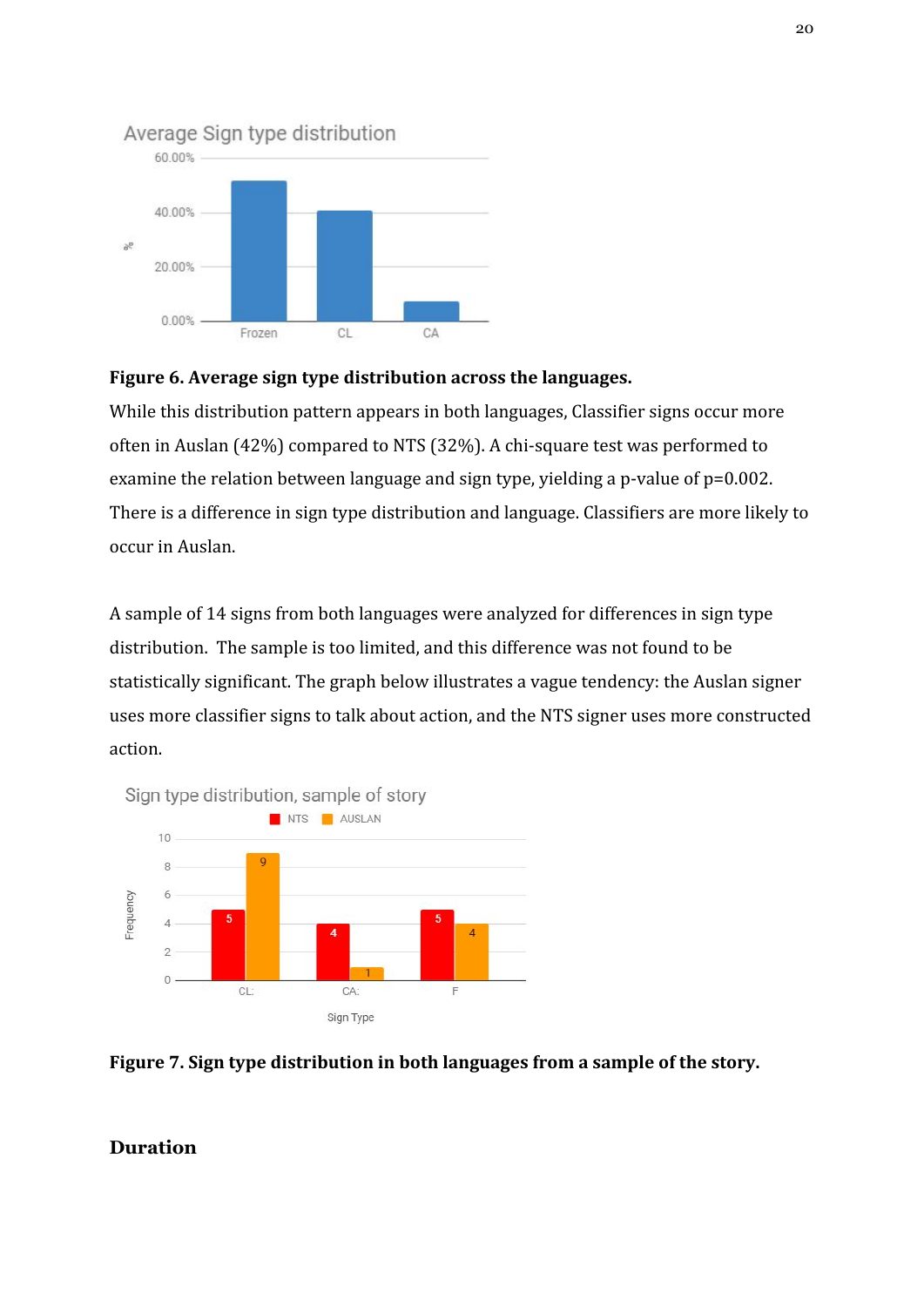The average duration spent producing the different sign types is similar in both languages. The data shows a tendency for high frequency sign type having lower average duration. Frozen signs have the lowest average duration, followed by classifier signs, while constructed action has the highest average duration.



# **Figure 8. Average duration of the sign types across languages.**

The average duration of the different sign types is similar across the two languages, with frozen signs averaging 0,36 seconds (M=0.36s, SD=0.25s) in Auslan and 0,37 seconds  $(M=0,37s, ST=0,26)$  in NTS. Classifier signs average at 0,69 seconds  $(M=0,70s, SD=0,26)$ in Auslan and 0,69 seconds (M=0,69, SD=0,43) in NTS. The biggest difference between the languages is found in CA duration, where Auslan averages 0,96 seconds (M=0,96s, SD=0,51s)and NTS averages 1.01 seconds (M=1,01s, SD=0,59).

## <span id="page-21-0"></span>**Handshapes**

29 unique handshapes (HS) occurred throughout the project, and their distribution varied between the languages.



**Figure 9. Distribution of the different handshapes for both languages.**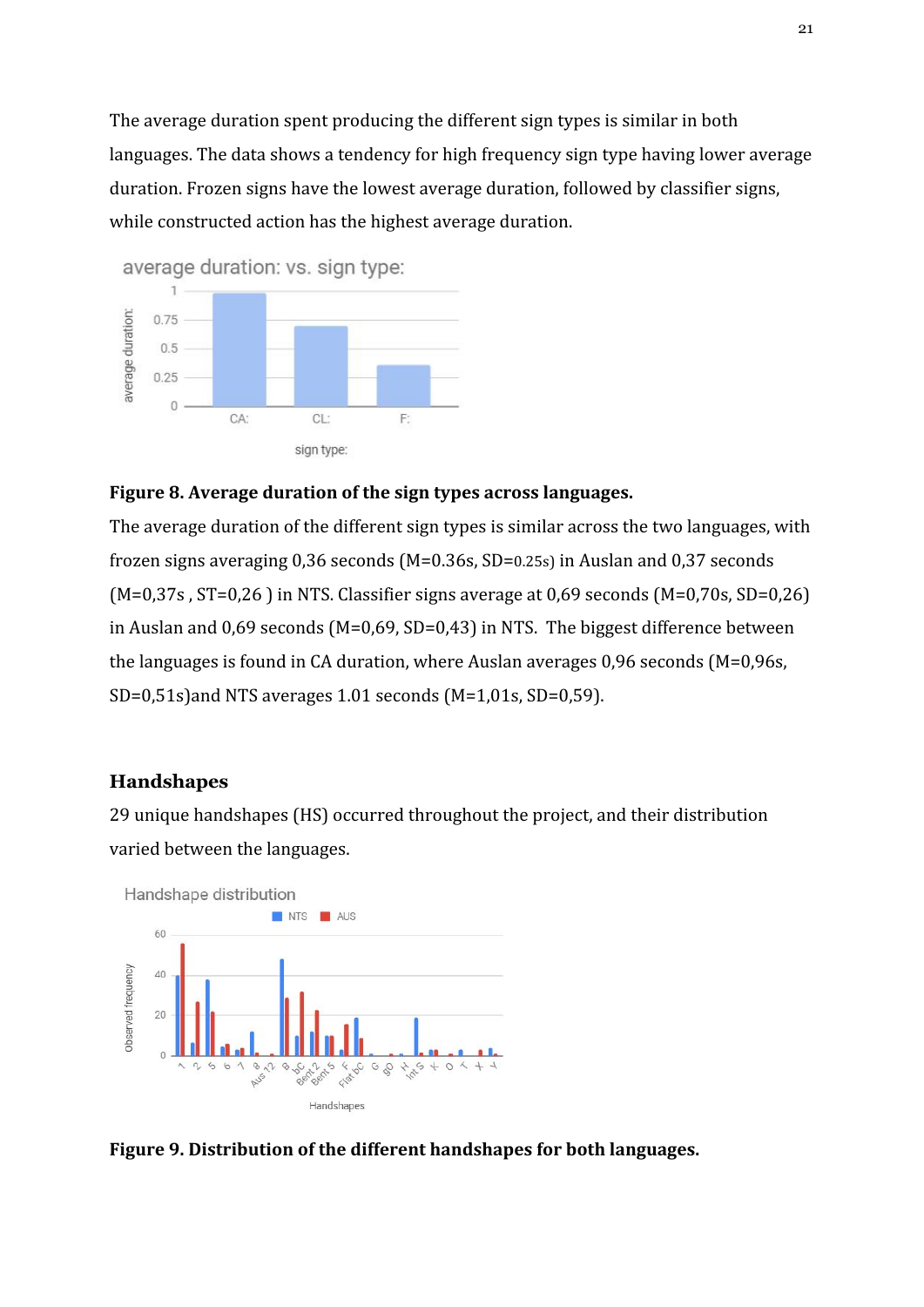# <span id="page-22-0"></span>**Commonality in handshapes**

18 handshapes occur in the NTS story, and 19 in the Auslan one. Out of all the distinct handshapes registered, 51,7% occur in both Auslan and NTS. The handshapes that occur only in either language are infrequent, and account for just over 2% of all handshapes in signs, with more than 97% of signs involving handshapes common across both languages. The handshapes that occur only in either language are X, T, O, H, gO, G and the Auslan-12.

| Chi square,<br>Handshape<br>commonality | Frequency<br><b>NTS</b> | <b>Frequency</b><br><b>Auslan</b> | <b>Total</b> |
|-----------------------------------------|-------------------------|-----------------------------------|--------------|
| <b>Common HS</b>                        | 233                     | 242                               | 475          |
| Not common<br><b>HS</b>                 | 5                       | 6                                 | 11           |
| <b>Total</b>                            | 238                     | 248                               | 486          |
| chi square                              | $p = 0.8$               |                                   |              |

**Table 1. A chi square table for common vs. not common handshapes for each language.**

A chi-square test was performed to examine the relation between commonality in handshapes and language, yielding a p-value of  $p=0.8$ . There is no significant difference in which language has more or fewer handshapes in common with the other.

# <span id="page-22-1"></span>**Handshape distribution**

The four handshapes 1, B, 5 and S that were observed in over 50% of signs in Johnston's Auslan dictionary, were observed in only 43,9% of the Auslan participant's signs. They were observed in 60,9% of all the NTS signs.

| Johnston handshapes: |          |                  |  |  |  |
|----------------------|----------|------------------|--|--|--|
| <b>Handshape</b>     | Auslan % | NTS <sub>%</sub> |  |  |  |
|                      | 22.58%   | 16.81%           |  |  |  |
| в                    | 11.69%   | 20.17%           |  |  |  |
| 5                    | 8.87%    | 15.97%           |  |  |  |
| S                    | 0.81%    | 7.98%            |  |  |  |
| total                | 43.95%   | 60.92%           |  |  |  |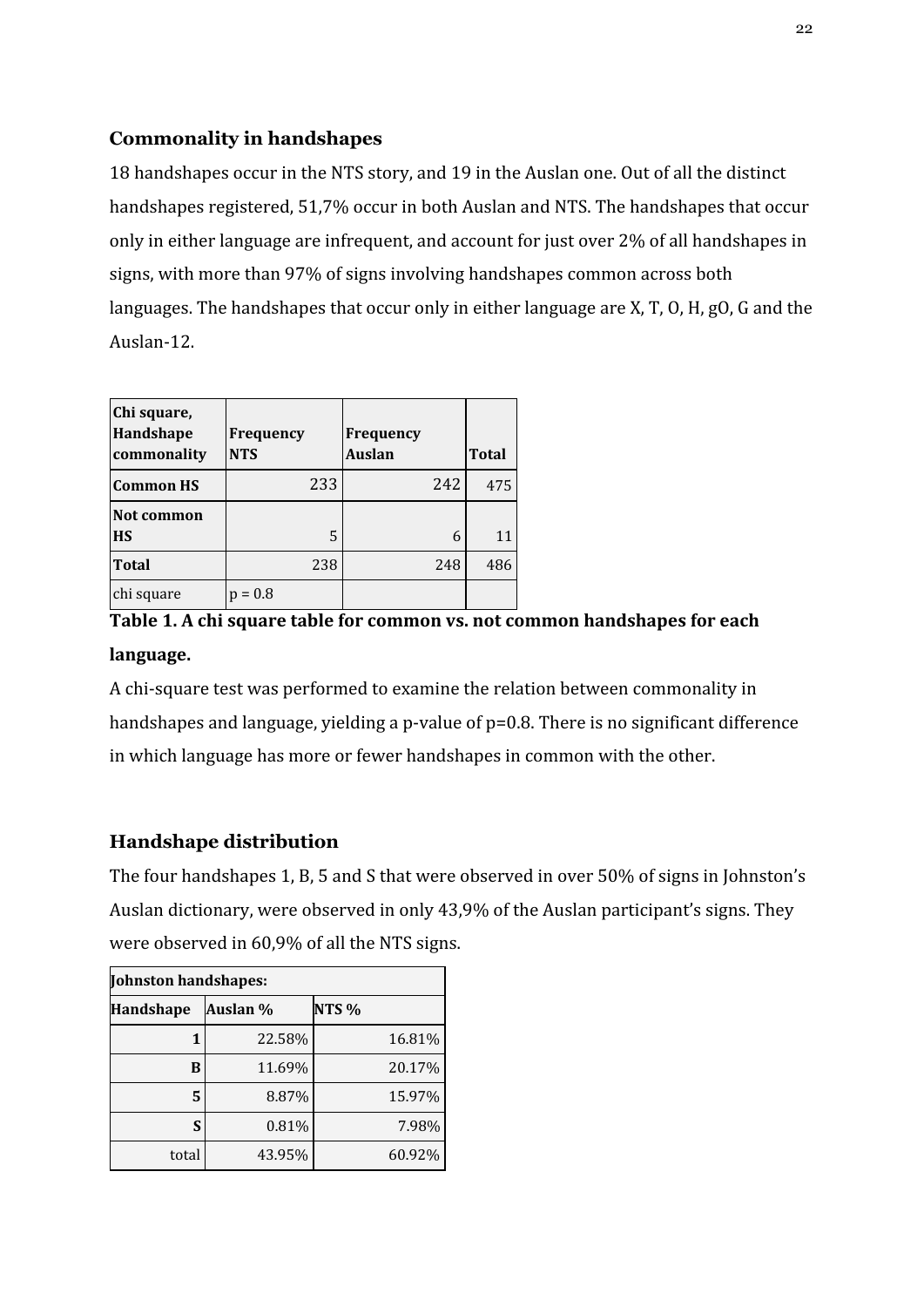# **Table 2. The distribution of Johnston's four handshapes, 1, B, 5 and S in Auslan and NTS.**

Which handshapes that are the five most frequent handshapes used in this material differs within the languages. In Auslan it is 1, bC, B, 2 and bent 2 respectively. Together these five handshapes account for 67,3% of all the Auslan signs. If we use four like Johnston, the first four of these account for 58% of all Auslan signs. The five most frequent handshapes in NTS were B, 1, 5, Flat bC and S. These five account for 68,9% of all NTS signs.

# <span id="page-23-0"></span>**Markedness**

| Chi square for<br>markedness | <b>FREQ NTS</b> | <b>FREQ AUS</b> | total |
|------------------------------|-----------------|-----------------|-------|
| Marked                       | 83              | 99              | 182   |
| Unmarked                     | 155             | 139             | 294   |
| total                        | 238             | 238             | 476   |
|                              | $P = 0.13$      |                 |       |

**Table 3. Distribution of marked and unmarked handshapes by both languages.**

The data shows that unmarked handshapes occur more often, in 65,1% of NTS signs compared to 58, 4% of Auslan signs. A chi-square test was performed to examine the relationship between all handshape markedness and language, yielding a p value of p= >0.1. There doesn't seem to be significant differences in overall markedness in NTS and Auslan.

# <span id="page-23-1"></span>**Classifiers**

Most of the classifiers observed across the languages are entity classifiers, followed by SaSS classifiers, with handling classifiers being the least frequent. The data suggests more SaSS-classifiers used in Auslan(38,1%) compared to NTS(21,6%), and more handling-classifiers in NTS(18,2%) compared to Auslan(5,9%). They use entity classifiers at similar rates, with 57,7% of classifiers being entity classifiers in Auslan, compared to 60,2% in NTS.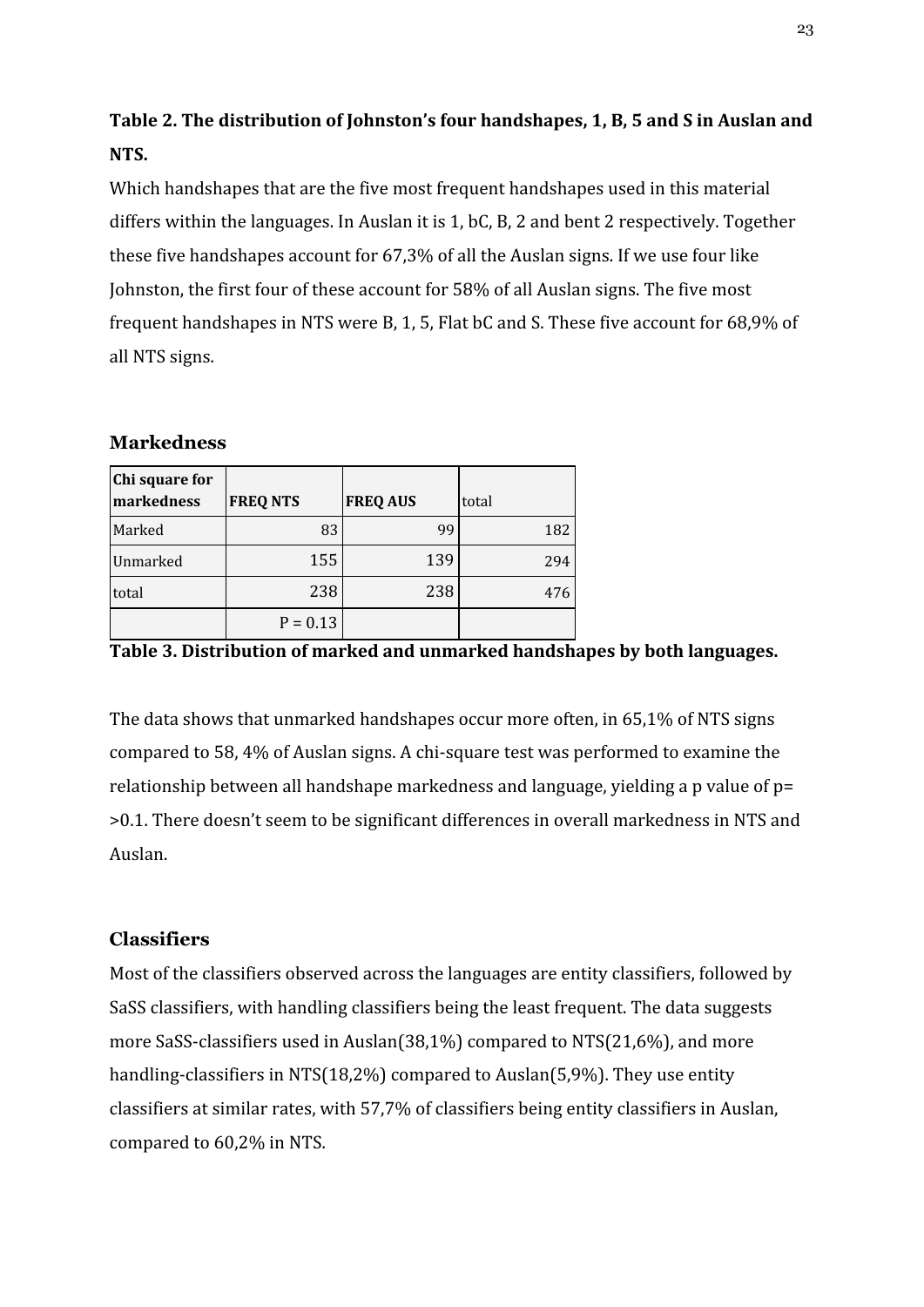

# **Figure 10. Distribution of classifier types across the languages.**

A chi-square test was performed to examine the relationship between the distribution of classifier types and language, yielding a p value of p= <0.005. Auslan uses significantly more SaSS classifiers. NTS uses significantly more handling classifiers.

# <span id="page-24-0"></span>**Classifier markedness**

Looking at markedness in classifiers shows that markedness occurs in near 50% of classifier use as a whole for both languages. 53,4% of handshapes in NTS classifier signs are marked. 47.15% of handshapes in Auslan classifier signs are marked. When looking at classifier types, entity classifiers have the most marked handshapes in both languages. 67,9% of entity classifiers are marked in NTS, and 67,6% of entity classifiers are marked in Auslan. SaSS classifiers are more often unmarked handshapes. Handling classifiers show the most uneven distribution of markedness across languages. No marked handling classifiers occur in Auslan(0%), whereas in NTS about 56% of handling classifiers are marked.



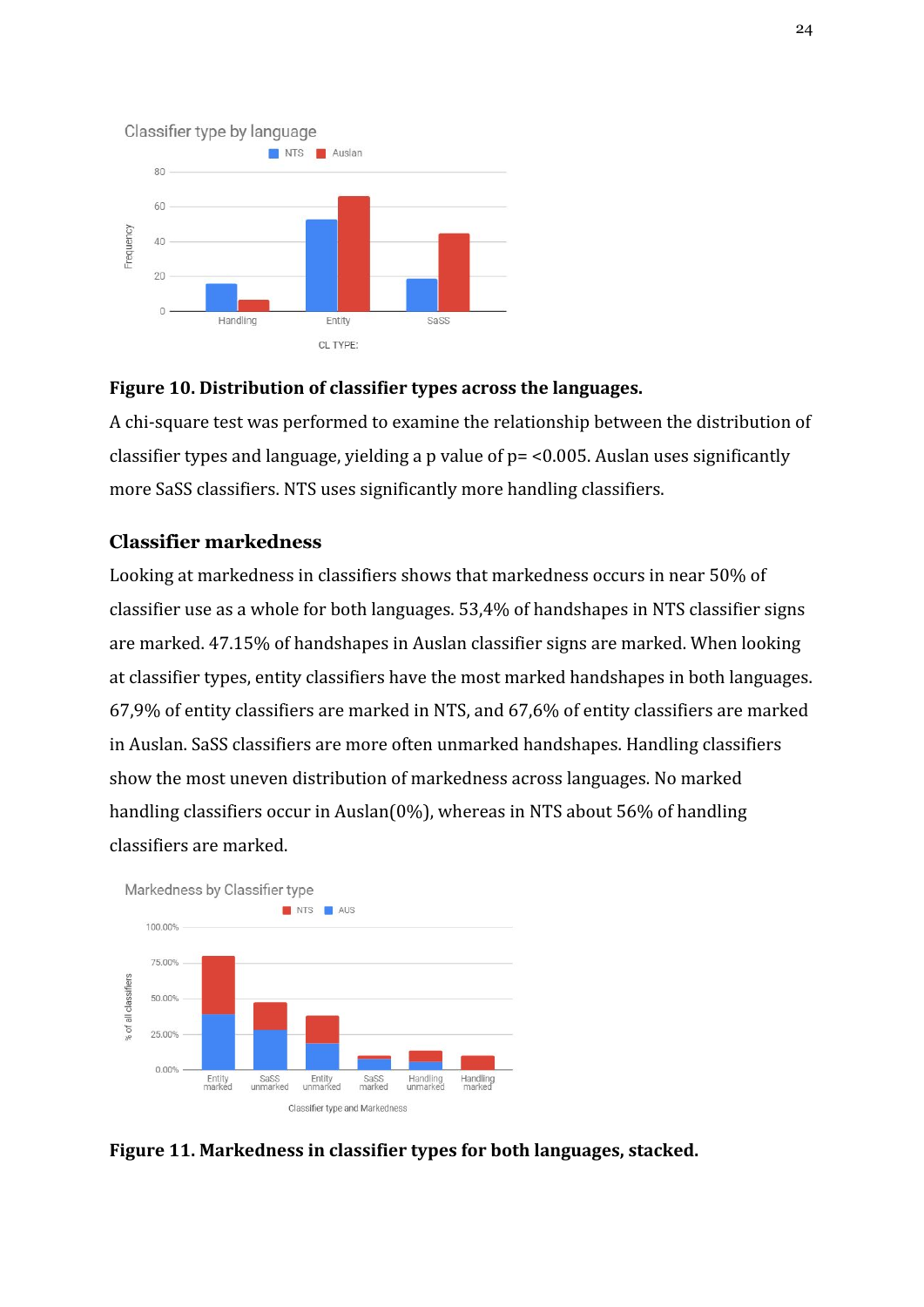Two chi-square tests were performed to examine the relationship between markedness and classifier type within NTS and Auslan respectively, both yielding a p value of p= <0.0001. Entity classifiers are significantly more marked, in both languages. SaSS classifiers are significantly more unmarked, in both languages.

# <span id="page-25-0"></span>**Summary of findings**

In both languages frozen signs are the most common, followed by classifier signs, and constructed action. Classifier signs occur a little more often in Auslan compared to NTS. The durational data shows a correlation between high frequency and short duration, where high frequency sign types take a shorter time to produce. In regard to handshape distribution, 29 unique handshapes are used across the language material. Most signs involve handshapes that both languages share, only 2% of signs involve handshapes that were only used in one of the languages. Johnstons's 4 handshapes, 1, B, 5 and S do not account for more than 50% of the Auslan handshapes in this material. However the five most common handshapes for each language account for more than 60% of their respective handshapes. In regard to markedness, the data shows that unmarked handshapes occur more often than marked ones, There is not a significant difference in the overall markedness of the NTS and Auslan material. Classifier signs use more marked handshapes than frozen signs. Most of the classifiers observed in both languages are entity classifiers, followed by SaSS classifiers, with handling classifiers being the least frequent. Out of all classifiers, the two languages have entity classifiers occur at roughly the same rate, but more handling classifiers occur in NTS, and more SaSS classifiers occur in Auslan. Roughly half of all classifier signs use marked handshapes in both languages, with NTS having slightly more classifier markedness than Auslan. In both languages, entity classifiers have the most marked handshapes. There were no marked handling classifiers in the NTS material.

# <span id="page-25-1"></span>5. Discussion

As expected, the distribution of the different sign types shows that the most frequently occuring sign type is frozen signs. We could expect this because we know frozen signs make up the majority of sign language lexicons. Classifier signs turned out to be more frequently used than Constructed action in this material. It makes sense that both are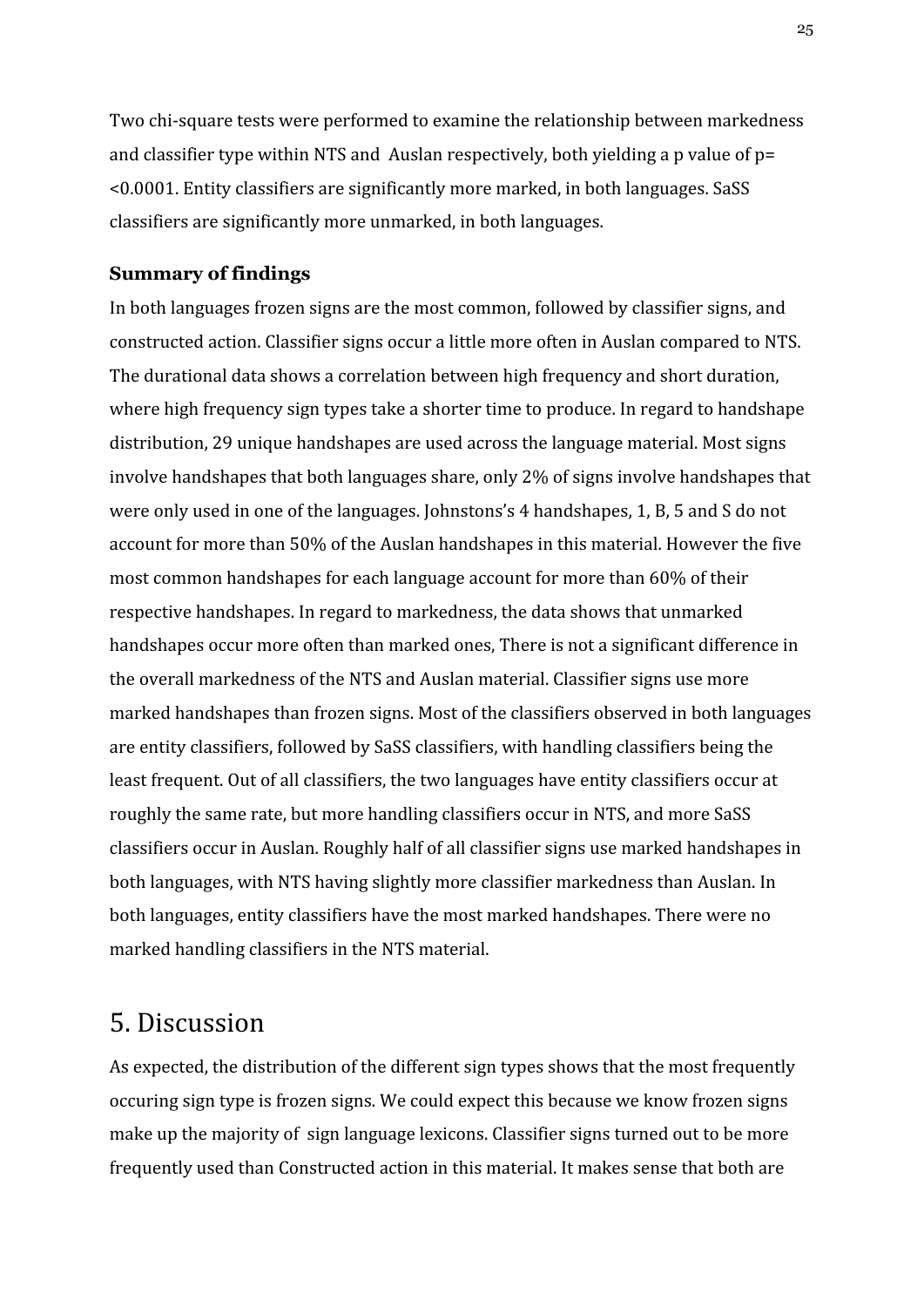well represented in storytelling, as storytelling involves many referents, much moving and many events. We know strings with two referents can be expressed very efficiently with classifier signs, making it very suitable to talk about ation happening. While Classifier signs were used more than Constructed action in both languages, there was an unexpected difference in who used Classifier signs the most. It can seem like the NTS speaker sometimes chooses Constructed action in instances where the Auslan signer prefers Classifier signs. Both sign types allow the signer to depict action happening. Constructed action also allows the signer to take on one role in especially great detail. I look into a small sample of the story, examining the part of the story where the dog falls out of the window. Although not significant in itself, the sample illustrates this tendency: the Auslan signer uses the most classifier signs to talk about action, and the NTS signer uses more constructed action to emphasize the boy's feelings and reactions. As mentioned previously, any differences in how the participants tell these story could be due to many factors. My assumption is it is their personal style choice to emphasize different things in storytelling. It would be interesting to see if this difference persisted in a larger project with a larger sample.

# <span id="page-26-0"></span>**High frequency sign types and short duration**

Looking further into the different sign types I find that the average duration spent producing each of the different sign types is roughly the same in both languages. The NTS signs are consistently a little slower, but not significantly so. Duration averages in both languages show the same vague tendency. There is a correlation between high frequency sign type and low average duration. We see that frozen signs, the sign type with the highest frequency, have the lowest average duration, and constructed action, the sign type with the lowest frequency has the highest average duration. This correlation is in agreement with many of the theories discussed in Gahl (2008). Although these theories are founded on analyses of spoken language, it can seem like it holds true for signed languages as well that high frequency forms benefit from higher predictability in discourse, and maybe even go through a phonological change that makes them less difficult to articulate (2008:491). It could be interesting to study this further both on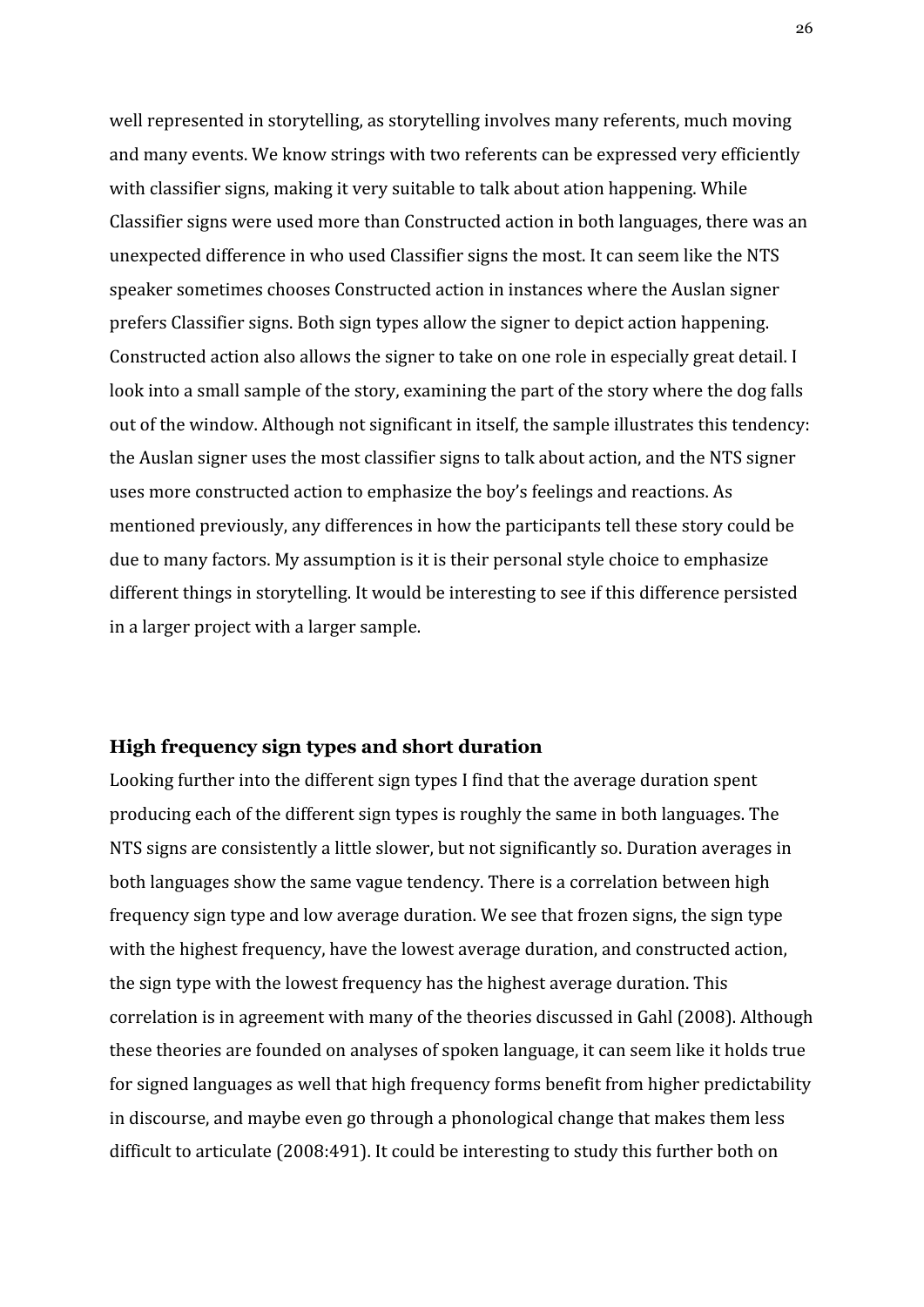sign level and on phoneme level, to see if frequently used signs, and frequently used handshapes display these changes as well. We know classifier signs can become part of the core lexicon, gradually becoming frozen signs as they reach a certain popularity. It could be interesting to see what comparing classifier signs to frozen signs with classifier origins would reveal regarding duration. Classifier signs that are in the process of becoming part of the core lexicon exist on a spectrum, where some are fully standardized and some are just beginning to be standardized. It would be interesting to see if this spectrum could be plotted, and if possible, record over time if something happens to the articulation as they become standardized.

# <span id="page-27-0"></span>**Handshapes**

It's difficult to determine how many distinctive handshapes should occur within a language. Johnston (1998) once found 37 distinctive handshapes in Auslan, and Stokoe (1960) compiled 21 contrastive handshapes for ASL (Stokoe, 1960, cited in Johnston & Schembri,2007). My material is limited, and elicited from the specific context of storytelling, which is more constricted than a dictionary. I counted 18 handshapes in the NTS story, and 19 in the Auslan one. Of the 29 handshapes I have registered, about half occured in both Auslan and NTS. This suggests quite a lot of overlap in handshapes. This is expected, firstly because the unmarked handshapes are considered basic and easy to produce, and thus can be presumed to occur in many signed languages. We also know Auslan has borrowed signs from ASL, with which NTS shares a similar one handed fingerspelling alphabet. Just because handshapes exist in both NTS and Auslan however, doesn't mean they are used in the same way, as Johnston and Schembri point out regarding similarities in handshapes, movement and location features in all signed languages (2007:101). Here, the distribution of the different handshapes varies. Johnston's Auslan dictionary edition of 1998 showed that just four handshapes(in that case, 1, B, 5 and S) were involved in over 50% of the signs in the dictionary (Johnston 1998, cited in Johnston & Schembri, 2007:87). Trying to replicate this result, I calculated the percentage of signs that use only those four handshapes, yielding only 43,9%. There are several reasons why I could have gotten this slightly lower result, like how small the sample is, and the fact that storytelling is a specific genre of language use and could not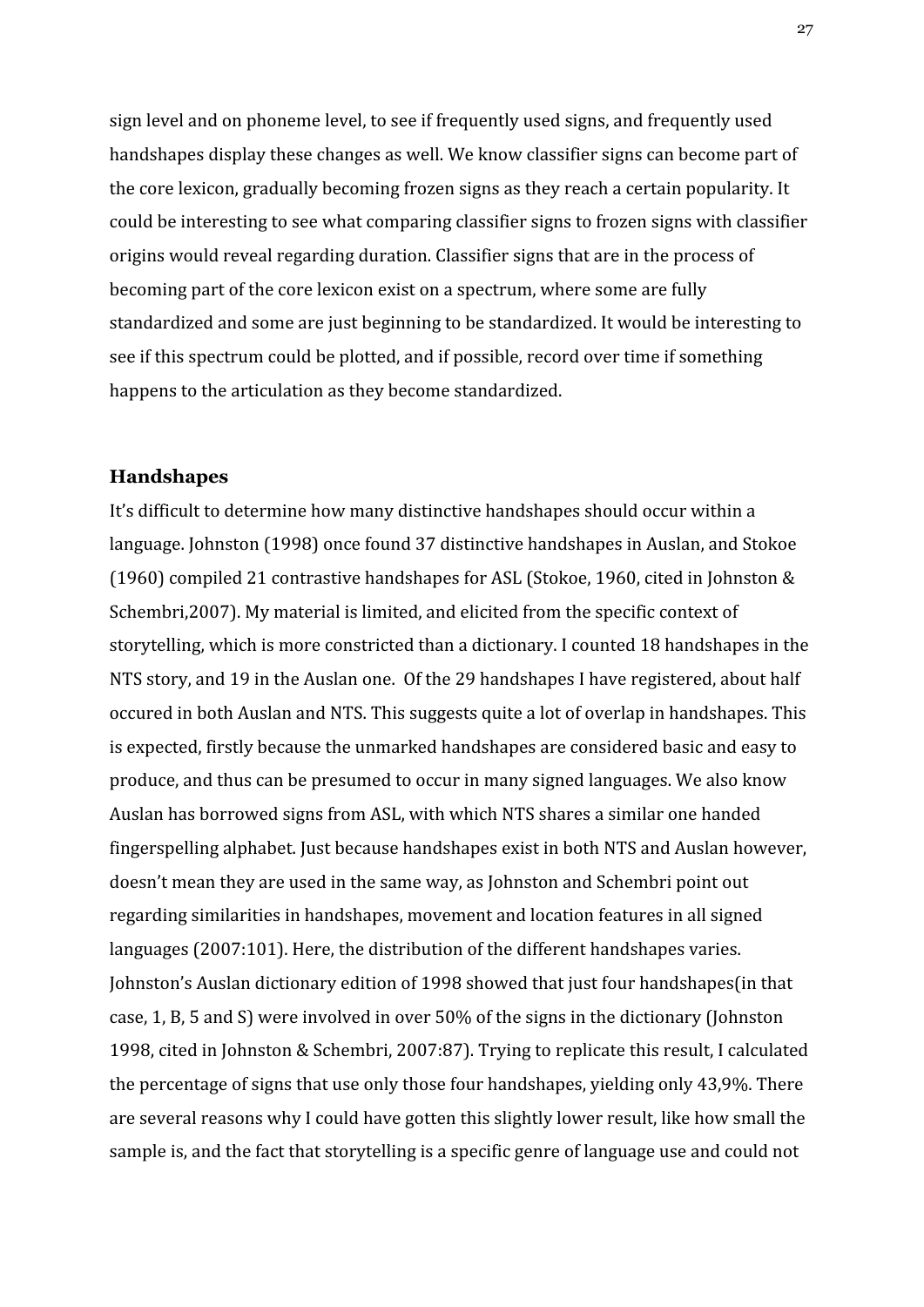represent language use with the same width as a dictionary. Some words will naturally be repeated very frequently during the story, and if the corresponding sign does not utilise any of Johnston's four handshapes it would affect the result. I later decided to find the five most frequent handshapes in each of the languages, and see how much of the total signs they accounted for. I thought this could be interesting because it might show just how few handshapes you need to account for 50%. For Auslan, the five most frequent handshapes turned out to be 1, bC, B, 2 and bent 2 respectively. Together these five handshapes account for 67,3% of all the Auslan signs, but just the first four of these account for 58% of all Auslan signs. This last result is consistent with Johnston's observation with the dictionary that four handshapes could account for more than 50% of signs, except that I had to use a slightly different set of handshapes to achieve the same result. To the extent of my knowledge, here has not been any projects mapping and describing frequency of handshapes in NTS. When I looked at the same four handshapes again in NTS; and found that the four handshapes 1, B, 5 and S accounted for well over 50% the NTS signs. In fact, when finding the five most frequent handshapes of the NTS data I found that they were the same as Johnston's four, plus the handshape Flat bC, all unmarked handshapes. The top five handshapes for both Auslan and NTS respectively both account for more than 50% of signs in both languages. There is a difference here in what handshapes make it to the top five. This could suggest that my data is skewed to have some handshapes occur with disproportionately high frequency, or even that Johnston's four handshapes aren't the most frequent ones used in storytelling in Auslan. It is very likely there is some literature written on the genre of storytelling and how grammar and lexicon can differ from everyday use. It could be interesting to research whether there are linguistic differences in the storytelling cultures of different sign language communities.

# <span id="page-28-0"></span>**Markedness**

The data shows that most signs use unmarked handshapes, for both languages. Some of the data also suggests a slight difference in markedness between the language, while some of it does not. The fact that two out of the five most frequent handshapes in the Auslan data are marked handshapes (2 and bent 2), gives us a clue that they don't fit in with the rest. Their markedness makes it less likely that they should occur at such a high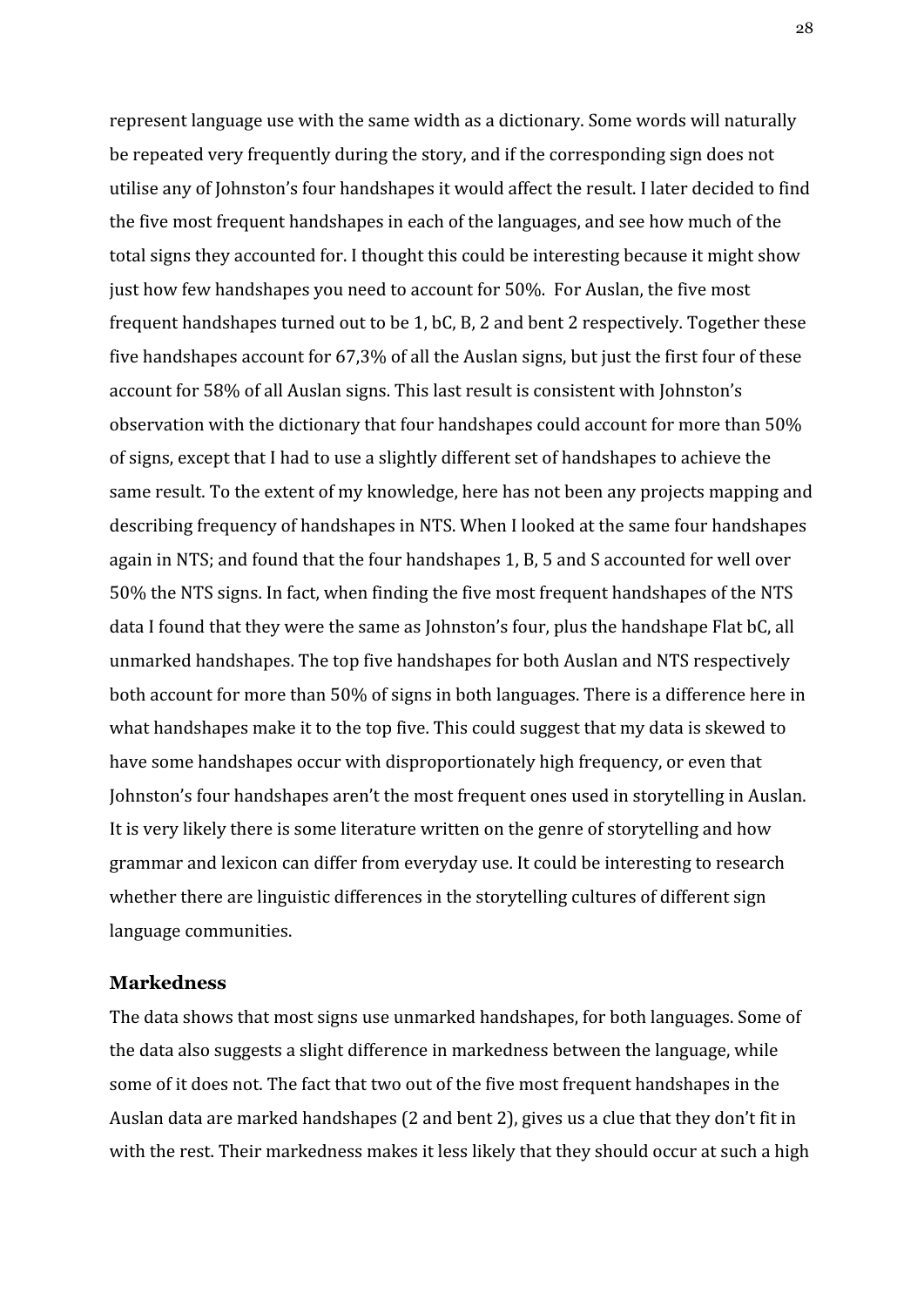rate randomly, because we would expect very frequent forms to be shorter and easier than others. And inversely, the unmarkedness of the NTS top five is consistent with the idea that the most frequent forms should be unmarked. Something seems to be skewing the data towards the two marked handshapes. The two handshapes can occur as classifiers, representing people, legs and animals, all of which we find referenced a lot in this story and perhaps most stories.The Auslan signer uses more entity classifiers than the NTS signer, and many of the entities in this story are referred to using 2 and Bent 2 classifier handshapes. This could explain the high frequency of these two marked handshapes. With better research design I could have analyzed and compared what classifier handshapes are used for the different referents. This way I could have looked deeper for an explanation for the high frequency of those two handshapes. Although there is a difference in markedness in these top five handshapes, there does not seem to be a difference in overall markedness between the languages. Markedness could have been quantified beyond marked and unmarked by somehow ranking how complex a handshape is, like Sandler's model for counting features in a hand configuration (Sandler,1996, cited in Sandler & Lillo-Martin, 2007:162). This would have revealed more nuance in markedness, both within and across the languages. From my own experience I know NTS has a degree of signs that are only distinguished by their oral components, or "mouthing". These signs are essentially homophones and I assume this oral component is obligatory in a lot of the NTS lexicon. This view of mouthing as obligatory or natural does not seem to extend to Auslan. In Johnston and Schembri's (2007) chapter 10, they question whether mouthing is really an obligatory distinguishing feature of Auslan or if it is borrowing or code-mixing from spoken English (2007:290). It could be interesting to look into how mouthing is used in different sign languages, especially on how obligatory it seems to be in NTS and what effects this prevalent borrowing from spoken Norwegian is having on the grammar of NTS.

# <span id="page-29-0"></span>**Differences in classifier use**

Most of the classifiers observed in both languages are entity classifiers, roughly half of all their classifiers fall into this category. It can seem like entity classifiers are vital to efficient storytelling, with SaSS and handling classifiers adding details more than plot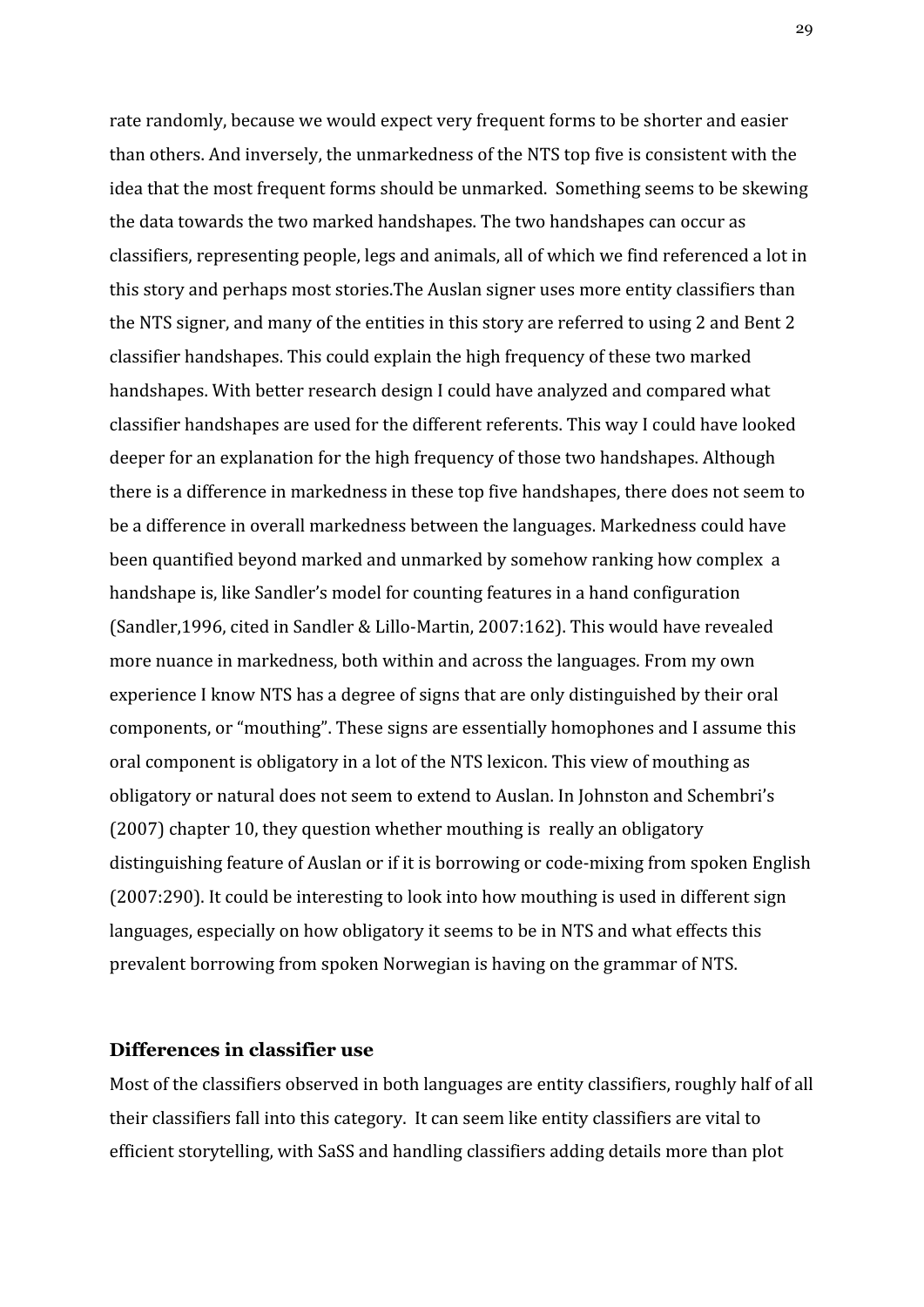advancement. Her more frequent use of handling classifiers could be another indication that the NTS participant's personal storytelling style emphasizes the boy's personal interaction with the environment and other characters. The most remarkable difference in classifier use could be that there were no marked handling classifiers in the Auslan material. This is certainly odd. The data showed that classifiers use more marked handshapes compared to all frozen signs, indicating that there is indeed a difference between classifier handshapes and other handshapes.

# <span id="page-30-0"></span>6. Conclusions

As stated in the method section, this project is too small in scope to reject or confirm if there are significant linguistic differences in Auslan and NTS. I have looked mostly at phonology and found both overlap and divergence. Like with spoken languages, some phonemes are more unique to a language than others, some are very common and some are spreading fast through loanwords. As the world grows smaller and more connected, languages are disappearing at a disheartening rate, and others are assimilating with the help of ever increasing international contact. The same is true of signed languages, despite increasing enfranchisement for deaf people and signed language through organizations like The World Federation of the Deaf(WDF), government bodies, and even small university departments like my own. Signed languages came later to the linguistic research table, and are still criminally understudied. There are gaps that must be closed, and they can only be closed by further research and further dedication. More people with multidisciplinary skill sets should help close this gap. I hope my project, though small in its scope, can give inspiration to further research with bigger and better designs.